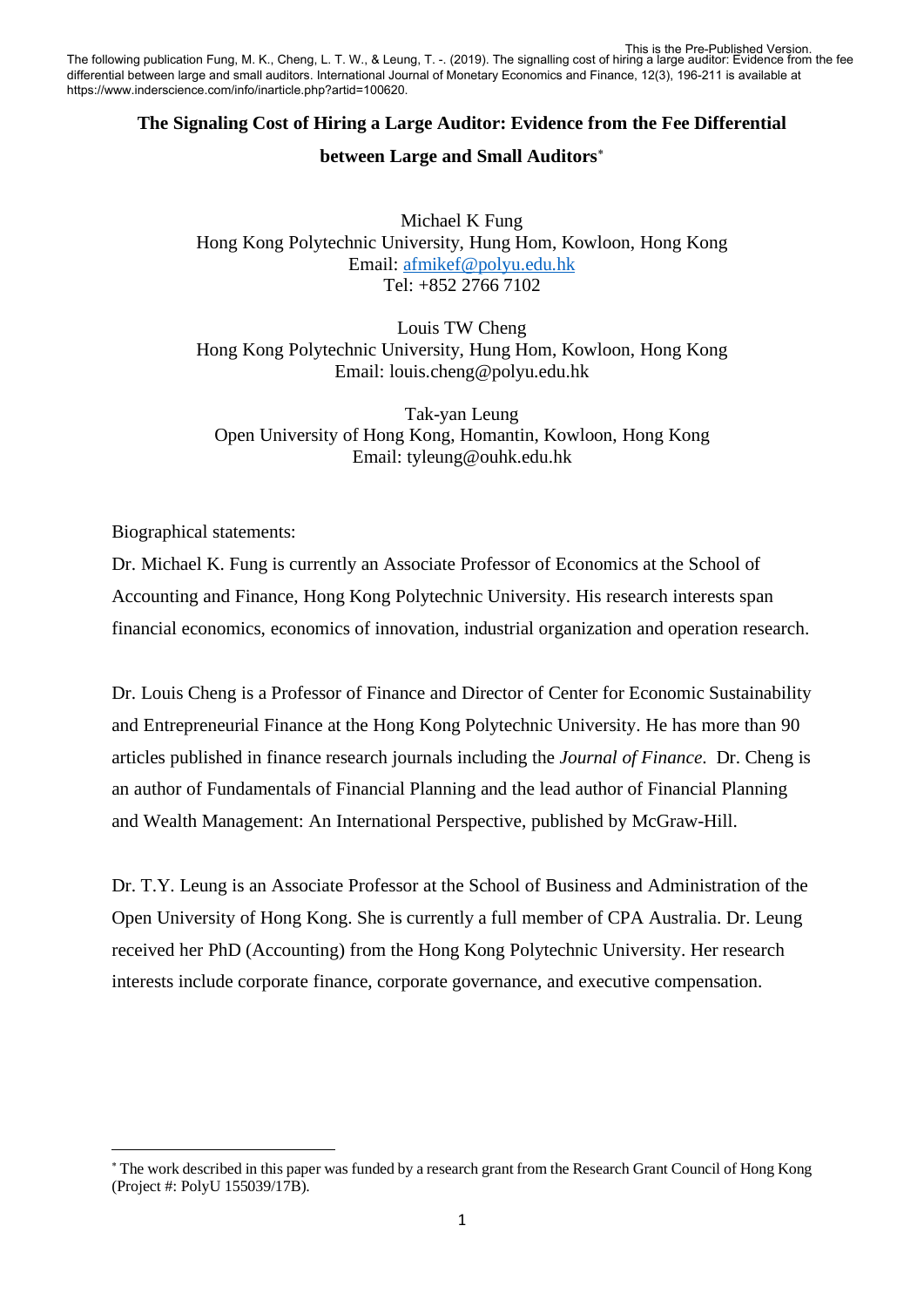#### Abstract

The market for financial auditing is highly concentrated. If large auditors audit with a greater accuracy, hiring a large auditor signals the firm's financial report quality to investors. This study considers the competition between large and small auditors and analytically shows that the fee differential between them consists of their audit cost difference and the signaling cost of hiring the former. The negative signal associated with a downward auditor switch is a switching cost. Large auditors therefore cannot compete with small auditors if the former perform no signaling function. The analytical model is empirically estimated to show the magnitude of the signaling cost embedded in a large auditor's audit and non-audit fees. Findings suggest that non-audit fees contain a larger signaling cost component than audit fees do. Moreover, auditees with higher financial report quality are willing to pay a higher signaling cost to signal their financial report quality.

*Keywords*: asymmetric information; signaling; financial audit market; price differential.

### **1. Introduction**

Independent expert review of a product conveys information about the product's quality to buyers when they know less than the sellers about the true product quality. For instance, Reinstein and Snyder (2005) found that positive reviews written by influential movie critics can increase box office revenues for narrowly released movies. Similarly, some studies, such as Hadj Ali *et al*. (2008), Dubois and Nauges (2010), and Hilger *et al*. (2011), found that the pricing of *en primeur* wine and retail wine sales were associated with expert wine ratings.

A similar problem of asymmetric information occurs in financial markets because firms typically know more about the quality of their financial statements than investors. The quality of financial statements (i.e., financial report quality) represents how well the financial statements provide accurate and fair information on the underlying financial position and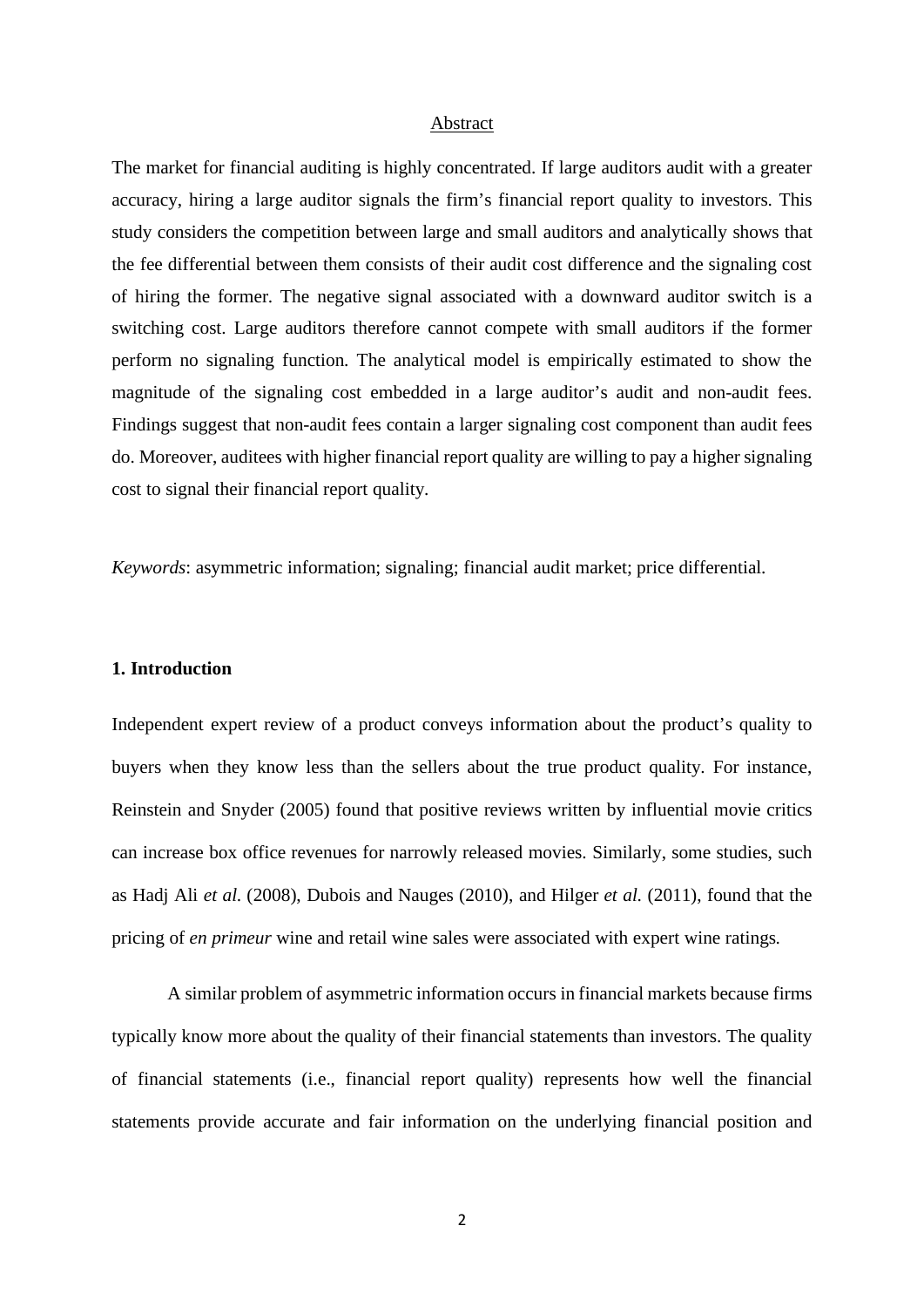performance of an entity.<sup>[1](#page-2-0)</sup> A firm's financial report quality is uncertain to investors because such quality can be undermined by the firm's hidden earnings management and manipulation activities. Extensive research (e.g., Anderson *et al*., 2004; Hunton *et al*., 2006) shows how aggressive earnings management and manipulation, such as the opportunistic use of discretionary accruals to increase reported earnings, undermine the credibility of financial statements.<sup>[2](#page-2-1)</sup>

In the financial audit market, external auditors of financial statements perform an expert review function similar to that performed by movie critics and wine experts because external auditors are responsible for providing reasonable assurance that the audited financial statements are free of material misstatements and comply with accounting standards. In that sense, an external audit is an independent expert review of a firm's financial statements to resolve the asymmetric information between the firm and investors regarding the firm's financial report quality. The financial audit market differs from the avenues of movie review and wine rating in that external auditors are hired by auditees to give expert opinions on the latter's financial report quality, and that external audit is mandated by law without legal substitute. An auditee's choice of auditor may, to a certain extent, reflect the auditee's financial characteristics such as its financial report quality.

This study is focused on the signaling function performed by large auditors in signaling an auditee's financial report quality to investors. Large auditors, the so-called 'big-N auditors', generally charge substantially higher audit fees than do small auditors, although all auditors presumably follow the same auditing standards and requirements.[3](#page-2-2) Indeed, past studies have

<span id="page-2-0"></span><sup>1</sup> Refer to the Financial Accounting Standards Board (FASB) and the International Accounting Standards Board (IASB).

<span id="page-2-1"></span><sup>2</sup> Other related studies include: Kamolsakulchai, 2015; Husnatarina and Nahartyo, 2012; Pratama, 2018; Katamba et al., 2017; Chang and Chou, 2016; Rahmawati et al., 2015; Denziana, 2015.

<span id="page-2-2"></span><sup>3</sup> Before 2002, the big-five auditors were Ernst & Young, Deloitte & Touche, Arthur Andersen, KPMG, and PricewaterhouseCoopers. Arthur Andersen collapsed in 2002 and sold most of its practices to the remaining bigfour auditors.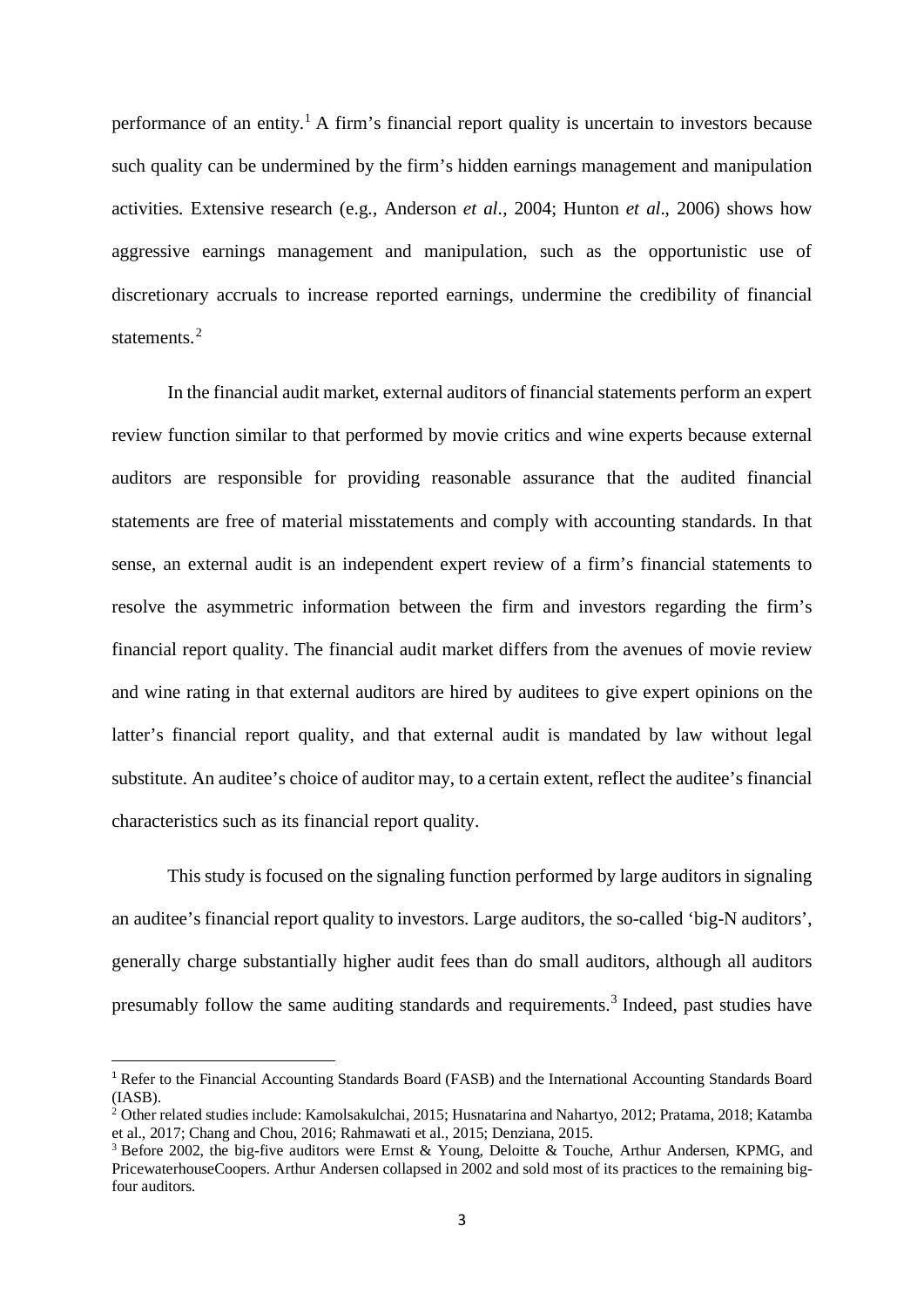found that large and small auditors differ in audit accuracy. Audit accuracy is the probability that a given auditor will discover a breach in an auditee's accounting system. According to DeAngelo (1981), this probability depends on the auditor's resources including technological capabilities, audit procedures and the extent of sampling.

Resources deployed on a given audit engagement are generally not directly observed by investors, so they cannot easily measure an auditor's audit accuracy and tend to perceive that large auditors achieve greater accuracy. A commonly cited reason is that large auditors have the resources and a great need to protect their reputation. Therefore, they devote more resources to each audit engagement than do small auditors (see, for example, DeAngelo, 1981; Dye, 1993). In fact, past studies have generally found that audit accuracy increases with auditor size (see, for example, Davidson and Neu, 1993; Lennox, 1999).

Findings from past research also suggest that a credible signal from hiring a large (big-N) auditor is valued by investors. For instance, Chaney and Philipich (2002) found that the market reacts with a stock price decline if the auditee announces a switch from a big-N to a non-big-N auditor because investors believe that the credibility of the auditee's financial statements will decline. Lin *et al.* (2009), Asthana *et al*. (2010), and Stunda (2012) reported similar findings. As financial report quality is valued by the market, auditees with high financial report quality are willing to pay higher costs to hire big-N auditors, who help to reveal more accurately the auditees' financial report quality to investors.

In contrast, for auditees with low financial report quality, hiring the more costly big-N auditors is not worthwhile because the audit results are unlikely to be favourable. Low-quality auditees may even switch to small and pliable auditors in an attempt to obtain more accounting flexibility (e.g., Hay and Davis, 2004). As such, the positive signal from hiring a big-N auditor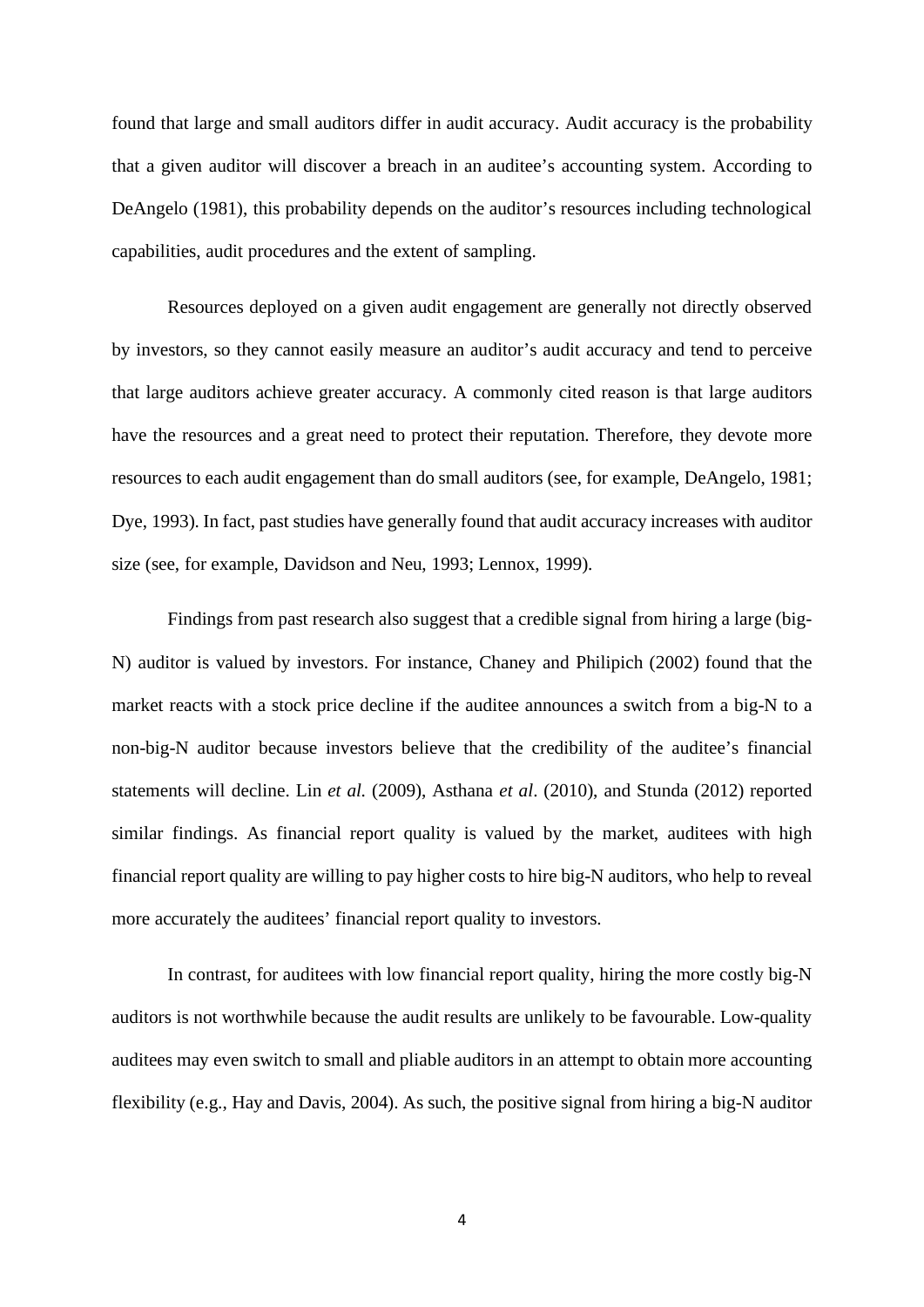is credible to investors, who consider this signaling behaviour and effect when they evaluate a firm's financial report quality.

If auditees with high (low) financial report quality voluntarily select big-N (non-big-N) auditors, the big-N auditors would charge higher audit fees than the non-big-N auditors because the former not only devote more resources to each audit engagement but also convey a positive signal about the auditees' financial report quality. This signaling effect of hiring a large auditor has been documented by Carpenter and Strawser (1971) and Titman and Trueman (1986). However, no study has directly estimated the magnitude of this signaling effect as a part of the audit fee differential between large and small auditors.

This study considers the competition between big-N and non-big-N auditors and formulates the negative signal of a downward auditor switch from a big-N to a non-big-N auditor as a switching cost. This switching cost indicates the maximum signaling cost an auditee is willing to incur to hire a big-N auditor. In equilibrium, the fee differential between a big-N and a non-big-N auditor has two components: the difference in audit cost between the two types of auditor, which reflects their difference in audit accuracy, and the signaling cost of hiring the big-N auditor. This analytical formulation underpins an empirical framework for estimating the signaling cost as part of the fee differential between big-N and non-big-N auditors. Our empirical analysis considers not only audit fees but also non-audit fees because auditees are likely to take both into consideration when they make decisions on switching auditors. Our empirical findings show that auditees with higher financial report quality are willing to pay a higher signaling cost, and that non-audit fees embed a larger signaling cost component than audit fees do.

This study contributes to the literature in two ways. First, using detailed observations of auditor switches, this study is the first in the signaling literature to directly estimate the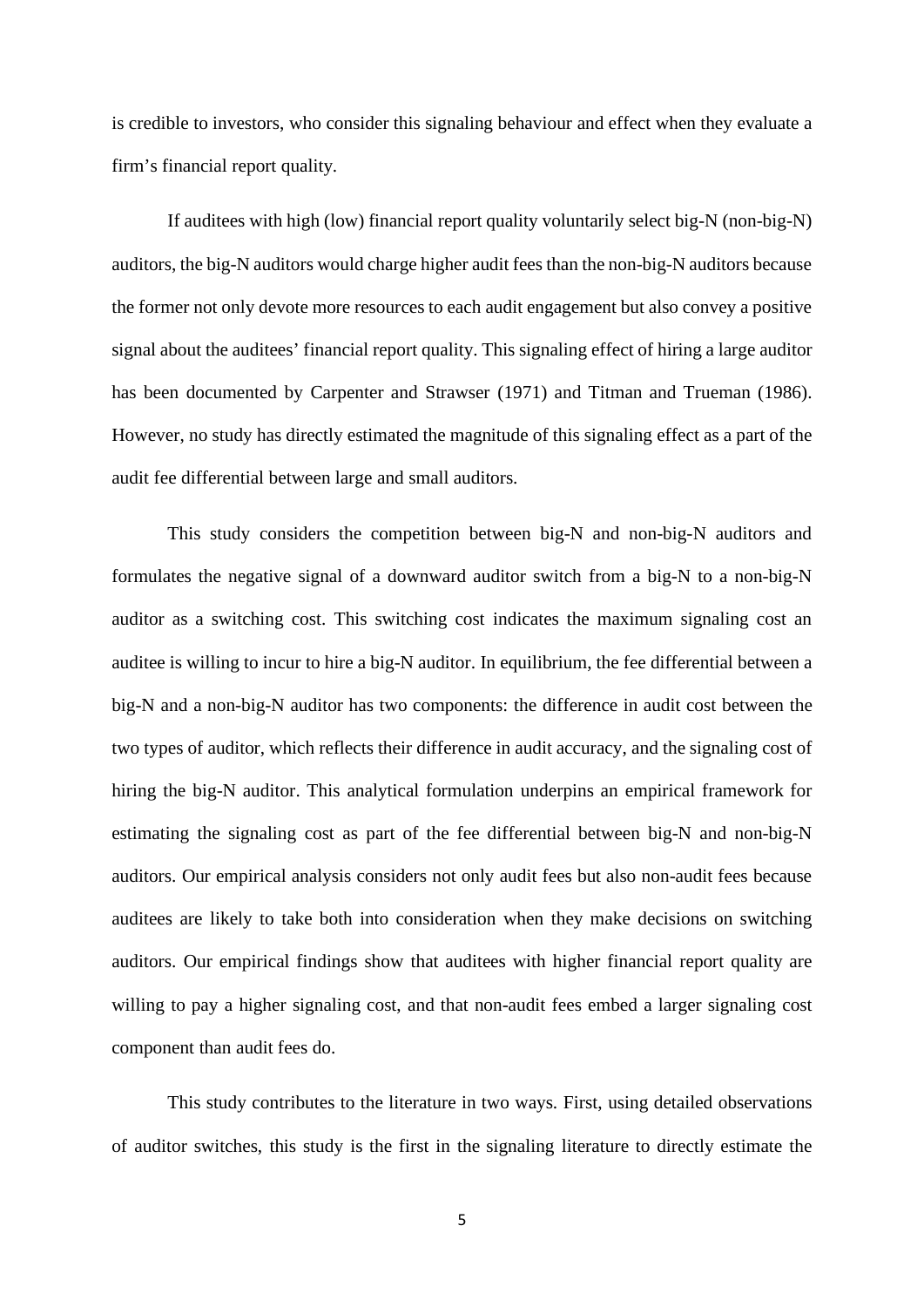signaling cost of hiring an external reviewer (i.e., auditor) for product quality (i.e., financial report quality). There have been limited empirical findings on the significance and magnitude of the signaling cost of hiring an external reviewer at the individual transaction level due to the lack of individual-level transaction data. Using data on audit fees and auditor switches at the individual auditee level, this study directly estimates the magnitude of each auditee's signaling cost associated with hiring a large auditor. Our findings reveal the presence of signaling costs associated with hiring an influential external reviewer of product quality, i.e., a large external auditor of financial report quality, in a real-world market. This study enhances understanding of the firm's (i.e., the auditee's) and the external reviewer's (i.e., the auditor's) strategic behavior in the presence of such signaling function as performed by the latter.

Second, this study adds insight into the ongoing debate on competition policies. The market for financial auditing is highly concentrated. In the UK, for instance, the big-four auditors earned 71% of all audit firm incomes in 2013 (Irvine, 2014). Similarly in the US, the big-four auditors handled 67% of all audit engagements in 2010 (Gerakos and Syverson, 2015). It has been argued that the big-N auditors' monopoly power in the financial audit market creates social losses. To restrain large auditors' market power, a regulation in the UK requires FTSE350 companies to put their statutory audit engagement out for tender every 10 years (Competition and Market Authority, 2014). A similar policy was proposed by the EU to cover all European public interest entities (Deloitte, 2014). Results from this study call on policy makers formulating competition policies to consider the signaling function performed by large auditors in the financial audit market, as this signaling function could improve resource allocation by alleviating the well-known problem of adverse selection arising from asymmetric information between firms and investors.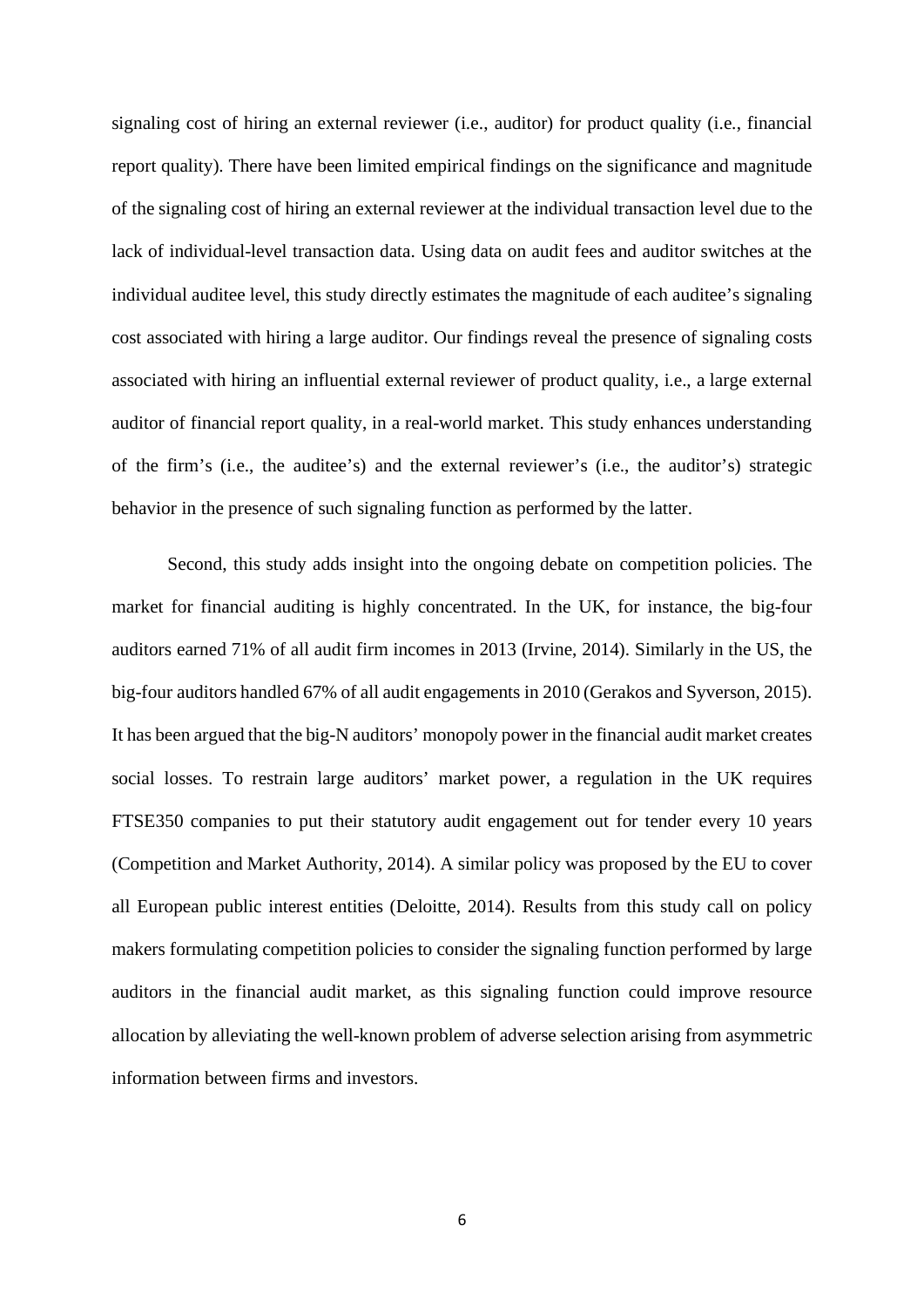The rest of this article is organised as follows. Section 2 devises an analytical framework for the signaling cost associated with hiring a big-N auditor. Section 3 describes the data. Section 4 presents the empirical findings. Section 5 concludes the article.

#### **2. Analytical Framework**

Assume that auditors of the same size have the same cost structure and thus charge the same audit fee for providing the same audit service to the same auditee. Denote a big-N auditor as B and a non-big-N auditor as NB. Consider an auditee *i* who initially hires a B auditor and is considering a switch to another B or NB auditor in the current period. [4](#page-6-0) The two succeeding auditors, B and NB, compete for auditee *i* by setting audit fees denoted by  $\rho_{Bi}$  and  $\rho_{NBi}$ , respectively, for their audit services to auditee *i*.

Apart from paying audit fees for audit services, auditees also pay their auditors with 'non-audit fees' for non-audit services such as financial consultancy. Therefore, auditees are likely to consider both audit and non-audit fees when making decisions on switching auditors. Frankel *et al*. (2002) documented that 96% of auditees purchase non-audit services and that non-audit fees comprise 70% of auditors' total fee revenues. According to Whisenant *et al*. (2003), audit and non-audit fees are determined simultaneously because they are related through a common set of fee determinants. If audit and non-audit fees are simultaneously determined by the same set of auditee characteristics, adding the latter to the former does not fundamentally change the analytical framework presented in this article. Therefore, the analysis of non-audit fees is left to the empirical part of this study.

<span id="page-6-0"></span><sup>4</sup> Without losing generality, one can alternatively assume that the auditee initially hires an NB auditor.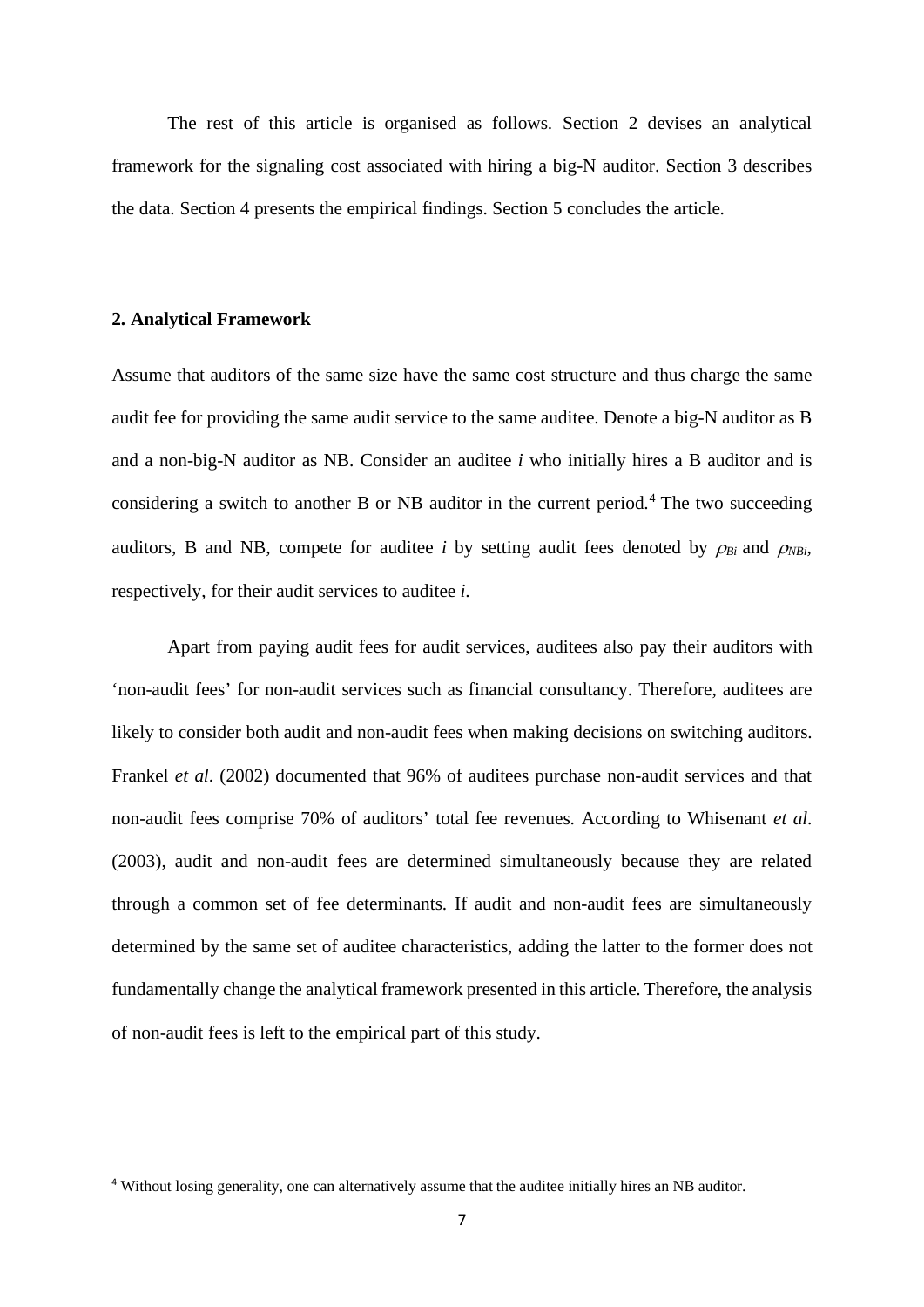An auditee incurs a switching cost when it switches from one auditor to another. The gross cost of switching auditors has two components: the transaction cost (e.g., administrative and time costs) and the negative signal on financial report quality. Let  $-m_i$  and  $-s_i$  be the dollar values of these two components.<sup>[5](#page-7-0)</sup> Assume that  $m_i$  is independent of the auditor type. Further assume that  $s_i = 0$  for a lateral switch between two B auditors because it delivers neither a positive nor a negative signal about the auditee's financial report quality. [6](#page-7-1) There is a negative signaling effect,  $s_i > 0$ , if the auditee switches downward from a B to an NB auditor.<sup>[7](#page-7-2)</sup> As  $-s_i$ indicates the negative signal from a downward auditor switch, *si* must equal the maximum signaling cost auditee *i* is willing to incur to avoid such a negative signal. In short,  $s_i$  is the signaling cost auditee *i* is willing to pay for a B auditor's signaling function.

#### *Scenario 1: Voluntary switch*

Auditee *i*'s decision on whether to switch auditors in period 2 depends on parameters *ρ<sub>Bi</sub>*, *ρ<sub>NBi</sub>*,  $m_i$ , and  $s_i$ . In our model, as auditors of the same size charge the same fee for the same service to the same auditee, an auditee who is initially hiring a B auditor will never switch to another B auditor if  $m_i > 0$ . The auditee will switch to an NB auditor if  $\rho_{Bi} - \rho_{NBi} - s_i - m_i > 0$ , and will stay with the original B auditor otherwise.

#### *Scenario 2: Forced switch*

<span id="page-7-0"></span> $5$  Our in-depth interview with accountants reveals that  $m_i$  is significant and mainly comprises the administrative and time costs of: the auditee's accounting department to educate the succeeding auditor on the firm's accounting systems such as the general ledger system, procurement system, payroll system, on-line payment gateway, and human resources; the senior executives such as the CFO to discuss with the succeeding auditor on the internal control system related to corporate governance and risk control; and the auditee's internal audit department to coordinate with the succeeding auditor on internal audit procedures. Moreover, there is no industry experience for an obvious relationship between *mi* and auditor size.

<span id="page-7-1"></span> $6$  One can alternatively assume that the signal caused by a lateral switch is negative but less severe than that caused by a downward switch. Therefore, we normalise the value of *s* to zero for a lateral switch.

<span id="page-7-2"></span> $\frac{7}{5}$  s < 0 if one considers an alternative setting where the auditee initially hires an NB auditor. Such an alternative setting does not fundamentally change the analytical result of this study.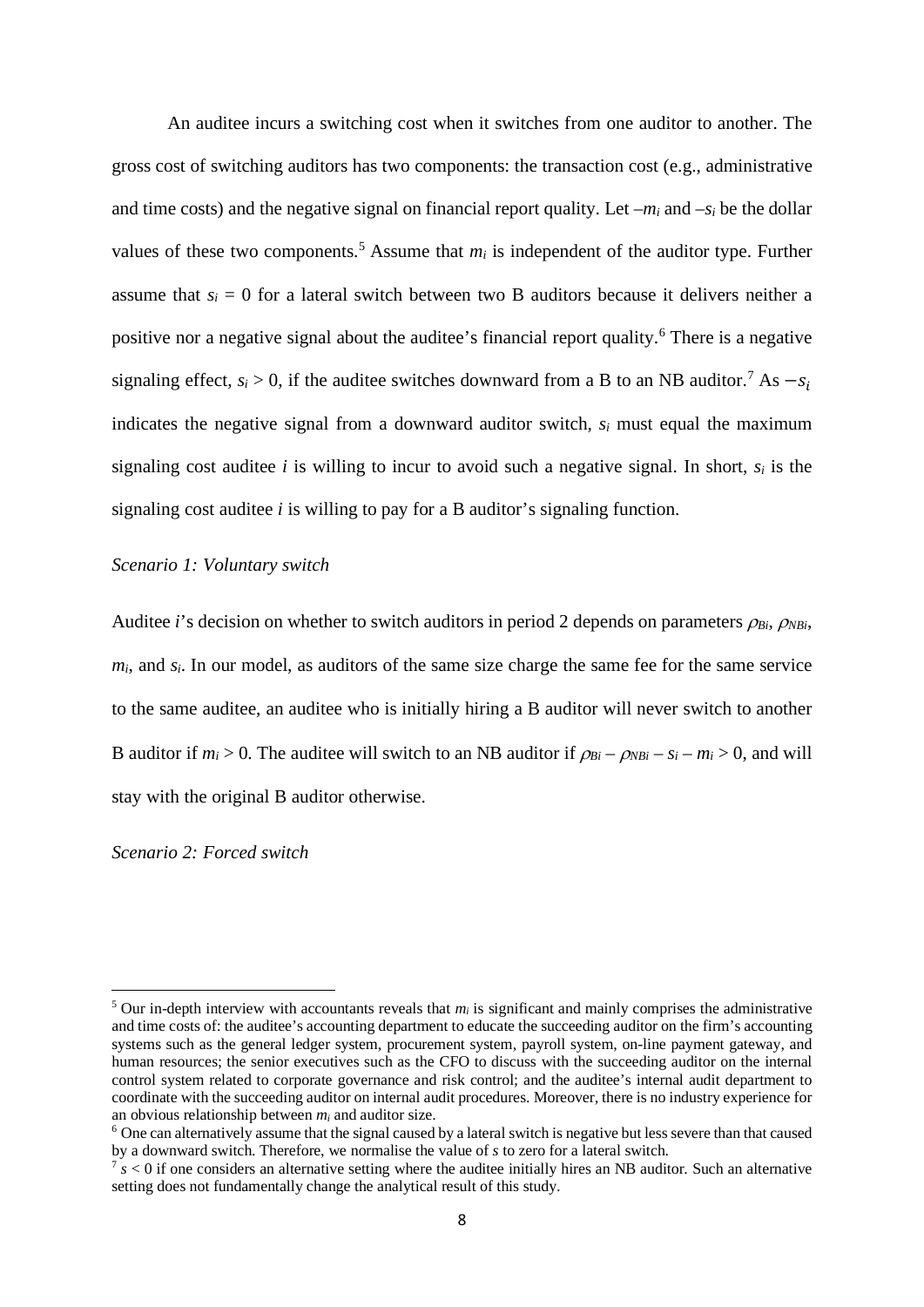The voluntary switch scenario does not identify  $s_i$  from  $s_i + m_i$ . To solve this identification problem, we consider an alternative scenario in which auditee *i* is forced to switch auditors. A forced switch scenario in reality is usually caused by audit failures and regulatory violations. For instance, the collapses of Laventhol and Horwath in 1990 and Arthur Andersen in 2002 forced their clients to switch auditors. Moreover, nearly 15% of listed Chinese companies were forced to switch auditors in China after the unexpected suspension of eight Chinese audit firms' licenses by the regulator in 2001 (Chen *et al.*, 2009).

If auditee *i* is forced to switch auditors (i.e., staying with the original B auditor is no longer an option) and the transaction costs of switching (i.e.,  $m_i$ ) are by assumption independent of the succeeding auditor's type, the auditee will switch to an NB auditor if  $\rho_{Bi} + m_i > \rho_{NBi} +$  $s_i + m_i$ , and will switch to a B auditor otherwise. Therefore, a forced switch scenario renders  $m_i$ to be irrelevant to decision making. Intuitively, *mi* does not affect the decision whether to switch laterally or downward because *mi* is the same in both cases. The auditee's decision on whether to switch to a B or an NB auditor is fully determined by  $\rho_{Bi}$ ,  $\rho_{NBi}$ , and  $s_i$ .

Let  $c_B(z_i)$  and  $c_{NB}(z_i)$  be the cost functions of the succeeding B and NB auditors, respectively, where  $z_i$  is a vector of auditee  $i$ 's characteristics affecting the costs of auditing auditee *i*'s financial statements. It is a crucial assumption that  $c_B(z_i) > c_{NB}(z_i)$  to reflect the difference in audit accuracy between the two types of auditor; that is, the B auditor devotes more effort and resources than the NB auditor to reviewing an auditee's financial statements. The B and NB auditors make the following profits from auditee *i*:

$$
\pi_{Bi} = \rho_{Bi} - c_B(z_i) \text{ if } \rho_{Bi} - \rho_{NBi} - s_i < 0 \text{, } \pi_{Bi} = 0 \text{ otherwise.} \tag{1}
$$

$$
\pi_{NBi} = \rho_{NBi} - c_{NB}(z_i) \text{ if } \rho_{Bi} - \rho_{NBi} - s_i > 0 , \pi_{NBi} = 0 \text{ otherwise.}
$$
 (2)

 $\pi_{Bi}$  and  $\pi_{NBi}$  are assumed to be non-negative. In equilibrium, the setting of  $\rho_{Bi}$  and  $\rho_{NBi}$  should ensure that auditee *i* has no incentive to switch after it has selected an auditor. Using Shy's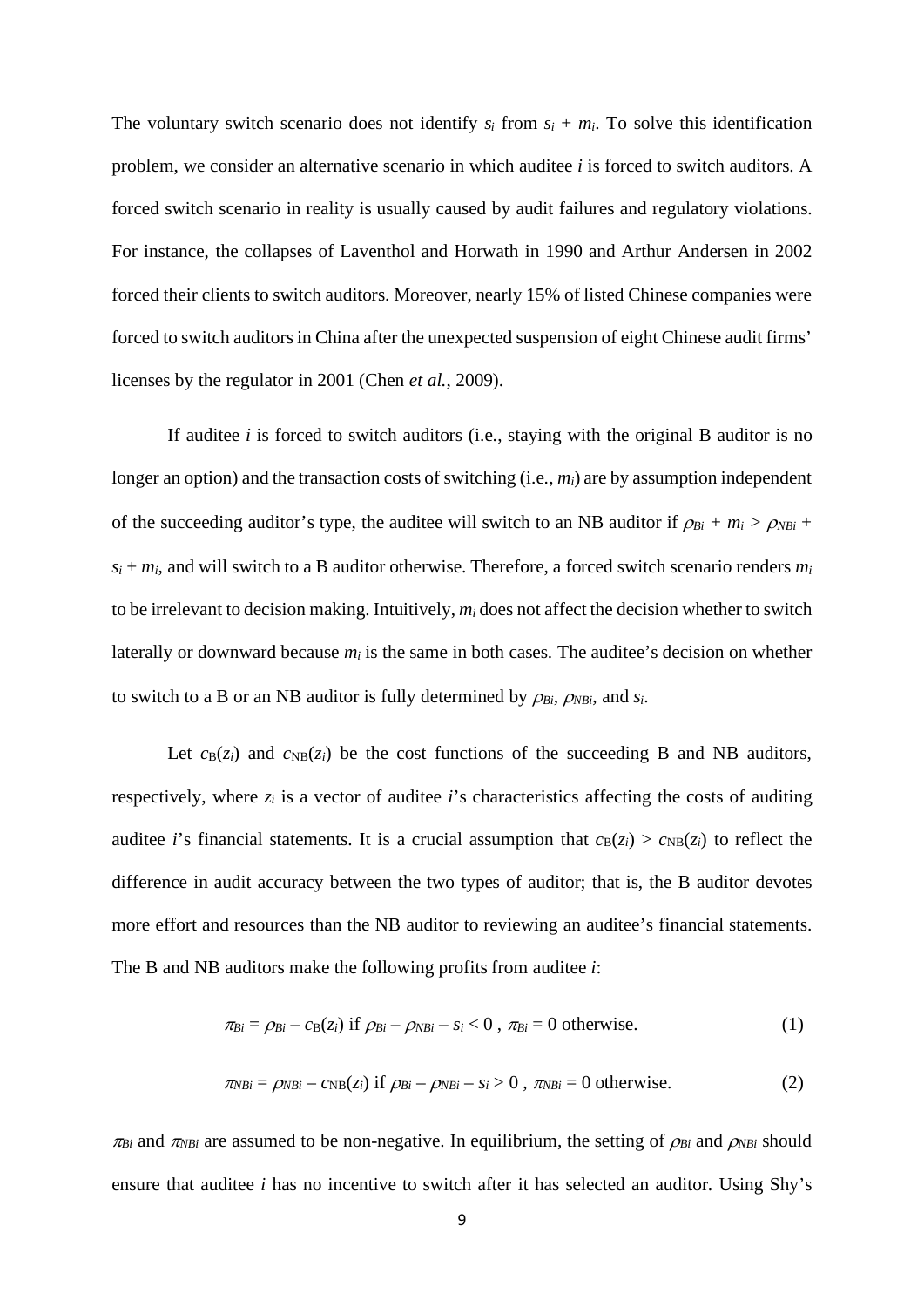(2002) undercut-proof property as the solution concept, the equilibrium pair of  $\rho_{Bi}$  and  $\rho_{NBi}$ should satisfy the following:

$$
\rho_{Bi} - s_i - c_{NB}(z_i) \le 0
$$
 if the audience has selected a B auditory. (3)

$$
\rho_{NBi} + s_i - c_B(z_i) \le 0
$$
 if the audience has selected a NB auditory. (4)

Equation (3) means that the B auditor sets the highest price  $\rho_{Bi}$  subject to the constraint that the NB auditor will not find undercutting <sup>ρ</sup>*Bi* profitable. Similarly, Equation (4) means that the NB auditor sets the highest price  $\rho_{NBi}$  subject to the constraint that the B auditor will not find undercutting  $\rho_{NBi}$  profitable. In equilibrium, the two equations hold as equalities that give the following:

$$
\rho_{Bi} - \rho_{NBi} = c_{NB}(z_i) - c_B(z_i) + 2s_i. \tag{5}
$$

Equation (5) suggests that the fee differential between the B and NB auditors has two components: the difference between their audit costs and the signaling cost incurred in hiring the B auditor.

From Equation (5), the audit fee differential  $(\rho_{Bi} - \rho_{NBi})$  between the B and NB auditors decreases with  $c_B(z_i)$  because a higher cost of the B auditor gives the NB auditor more room to charge a higher  $\rho_{NBi}$  without being undercut by the B auditor. For the same reason,  $\rho_{Bi} - \rho_{NBi}$  increases with  $c_{NB}(z_i)$  because a higher cost of the NB auditor allows the B auditor to charge a higher  $\rho_{Bi}$  without being undercut by the NB auditor.

As  $c_{\text{NB}}(z_i) - c_{\text{B}}(z_i) < 0$  by assumption, Equation (5) also implies that the B auditor cannot compete with the NB auditor for auditee *i* if the B auditor performs no signaling function (i.e.,  $s_i = 0$ ). Specifically, for the B auditor to be able to compete (i.e.,  $\rho_{Bi} \ge \rho_{NBi}$ ), the value of the B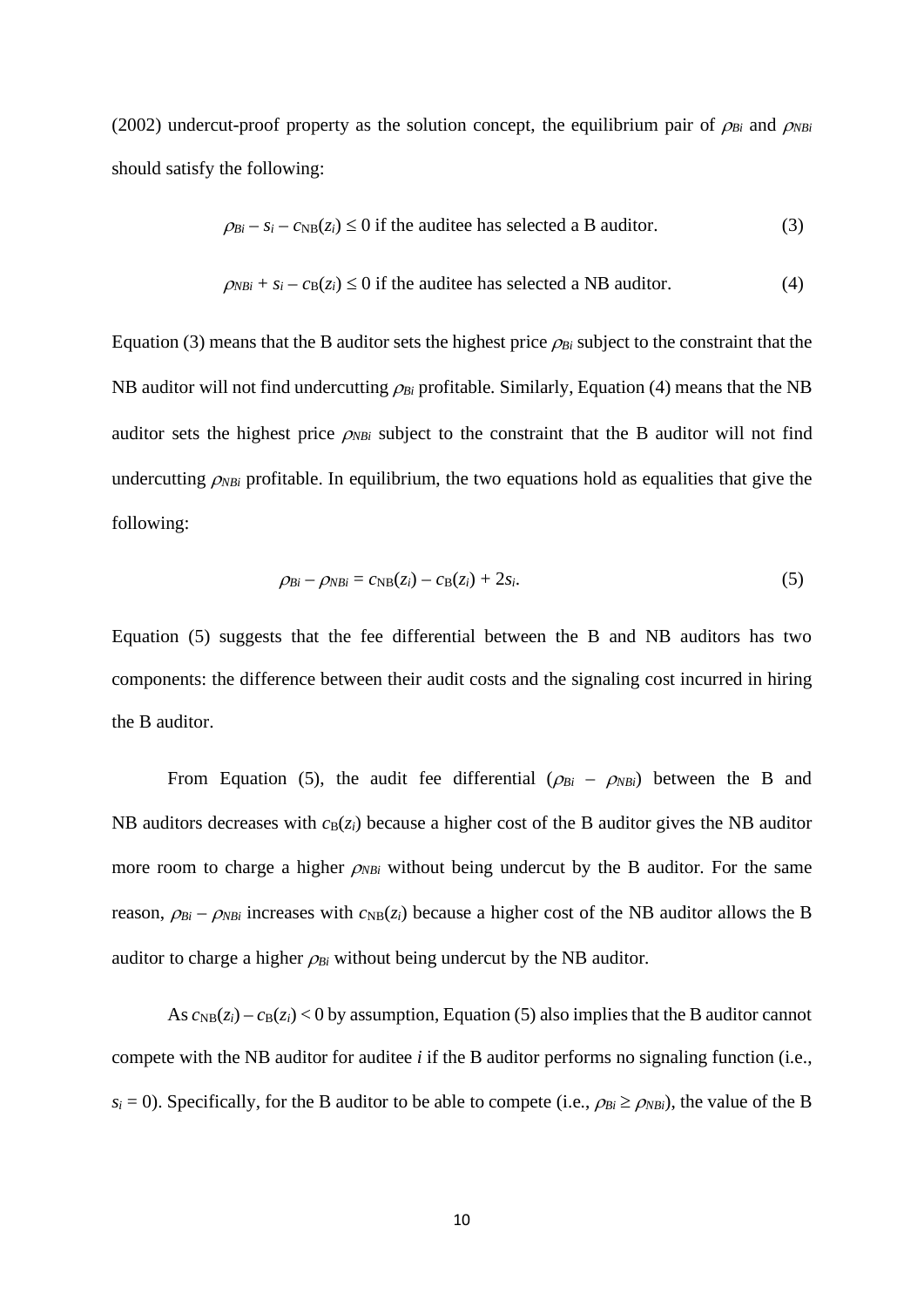auditor's signaling function to auditee *i* should be at least half of the audit cost difference between the two auditor types:

$$
s_i \ge \frac{c_B(z_i) - c_{NB}(z_i)}{2}.\tag{6}
$$

Equation (6) implies that the value of the B auditor's signaling function increases with the difference in audit accuracy between the B and NB auditors. The intuition is that the positive signal of hiring a B auditor is stronger and thus more valuable to the auditee if the B auditor's audit accuracy increases relative to that of the NB auditor.

If  $\rho_{Bi}$ ,  $\rho_{NBi}$ , and  $z_i$  are observable,  $s_i$  can be estimated from Equation (5) for  $i = 1, ..., N$ by the non-parametric method of data envelopment analysis (DEA) without specifying the functional forms of  $c_{NB}$ (.) and  $c_{B}$ (.).<sup>[8](#page-10-0)</sup> Consider  $\rho_{Bi} - \rho_{NBi}$  as the output and  $z_i$  as the input. The observation of auditee *i*'s auditor switch lies below the output frontier and gives a positive value of  $s_i$  if  $\rho_{Bi} - \rho_{NBi}$  is not maximised given  $z_i$ . Otherwise,  $s_i = 0$  and thus the observation lies on the frontier if  $\rho_{Bi} - \rho_{NBi}$  is maximised given  $z_i$ .

### **3. Data**

The 2002 collapse of Arthur Andersen, one of the big-five auditors, provides a sample of forced auditor switches. The sample taken from *Audit Analytics* comprises downward switches of Arthur Andersen's former US clients to NB (i.e., non-big-four) auditors. The sample contains observations of audit and non-audit fees levied on each sample auditee by the initial B auditor (i.e., Arthur Andersen) and those by the succeeding NB auditor. The sample excludes auditees who laterally switched from the initial B auditor to another B auditor because such lateral

<span id="page-10-0"></span><sup>8</sup> Stochastic frontier analysis, an alternative approach, requires a specific functional form for the production/cost function.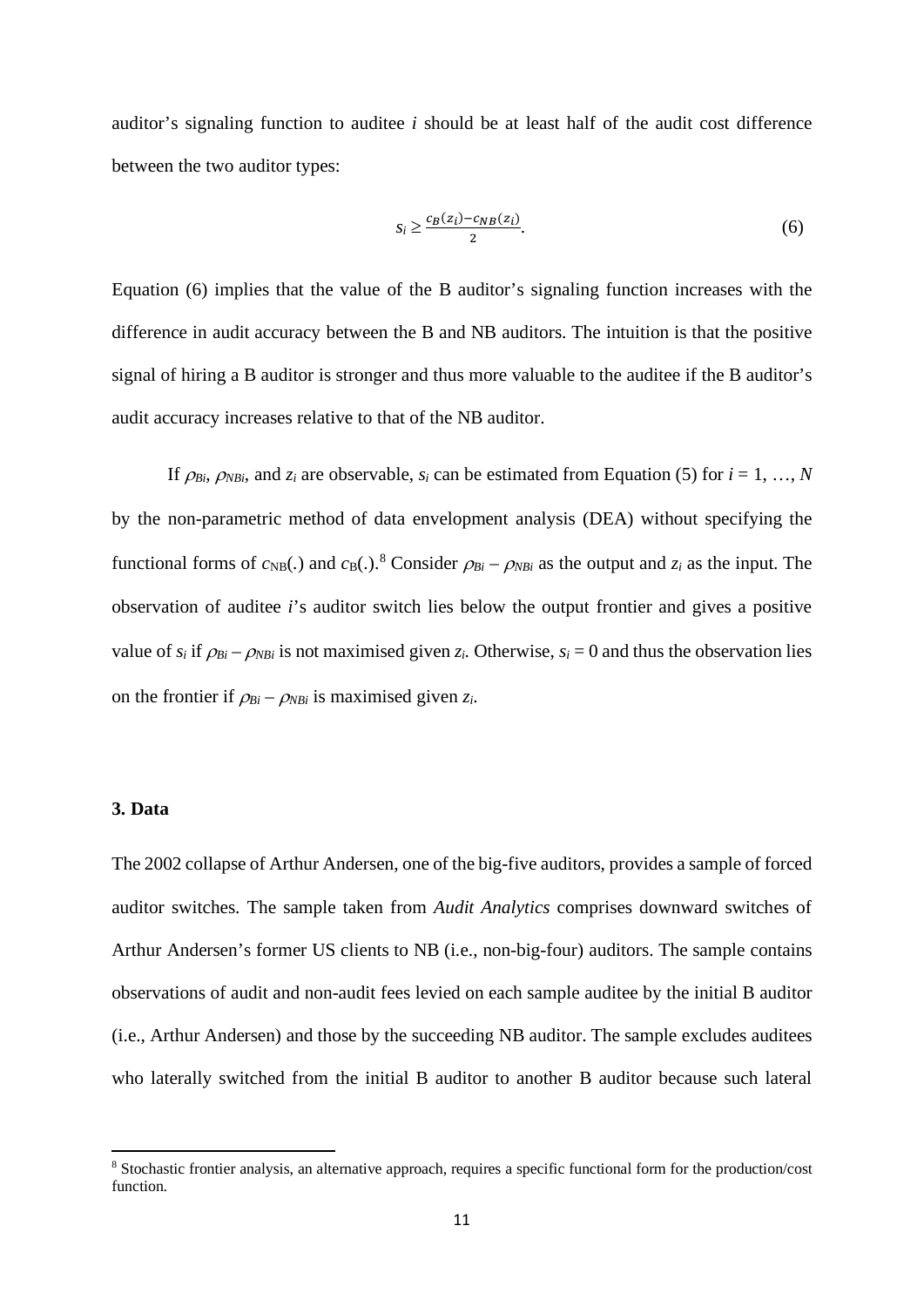switches provide no proxy for the succeeding NB auditor's fee to calculate the audit fee differential. The number of auditees in the sample is 97 after dropping those with missing observations and several extreme outliers.

Arthur Andersen's former clients switched auditors over the 2001–2002 period. Let *ti* be the fiscal year in which auditee *i* switched from Arthur Andersen (i.e., the initial B auditor) to a succeeding NB auditor. <sup>ρ</sup>*NBi* is the inflation-adjusted audit fee actually levied by the succeeding NB auditor in  $t_i + 1$ . Because the succeeding B auditor's audit fee is not observable for a downward auditor switch, <sup>ρ</sup>*Bi* is proxied by the inflation-adjusted audit fee levied by the initial B auditor in  $t_i - 1$  as auditors of the same type have the same cost structure and charge the same fee by assumption.  $\rho_{NBi}$  in  $t_i + 1$  instead of  $t_i$  is used because the fee levied by the succeeding NB auditor in year  $t_i$  (i.e., the year when the auditor switch took place) may not cover the whole year of the audit service;  $\rho_{Bi}$  in  $t_i - 1$  instead of  $t_i$  is used for the same reason.

As mentioned, audit and non-audit fees levied by auditors for audit and non-audit services to auditees are simultaneously determined by the same set of auditee characteristics. Moreover, auditees are likely to take both audit and non-audit fees into consideration when they make decisions on switching auditors. Therefore, in addition to the audit fees  $\rho_{Bi}$  and  $\rho_{NBi}$ , our empirical analysis also considers the total fees,  $\rho_{Bi}^{+}$  and  $\rho_{NBi}^{+}$ , as follows:

$$
\rho_{Bi}^{+} = \rho_{Bi} + \psi_{Bi},\tag{7.1}
$$

and

$$
\rho_{NBi}^+ = \rho_{NBi} + \psi_{NBi},\tag{7.2}
$$

where  $\psi_{Bi}$  and  $\psi_{NBi}$  are the non-audit fees levied by the B and NB auditors for their non-audit services to auditee *i*, respectively.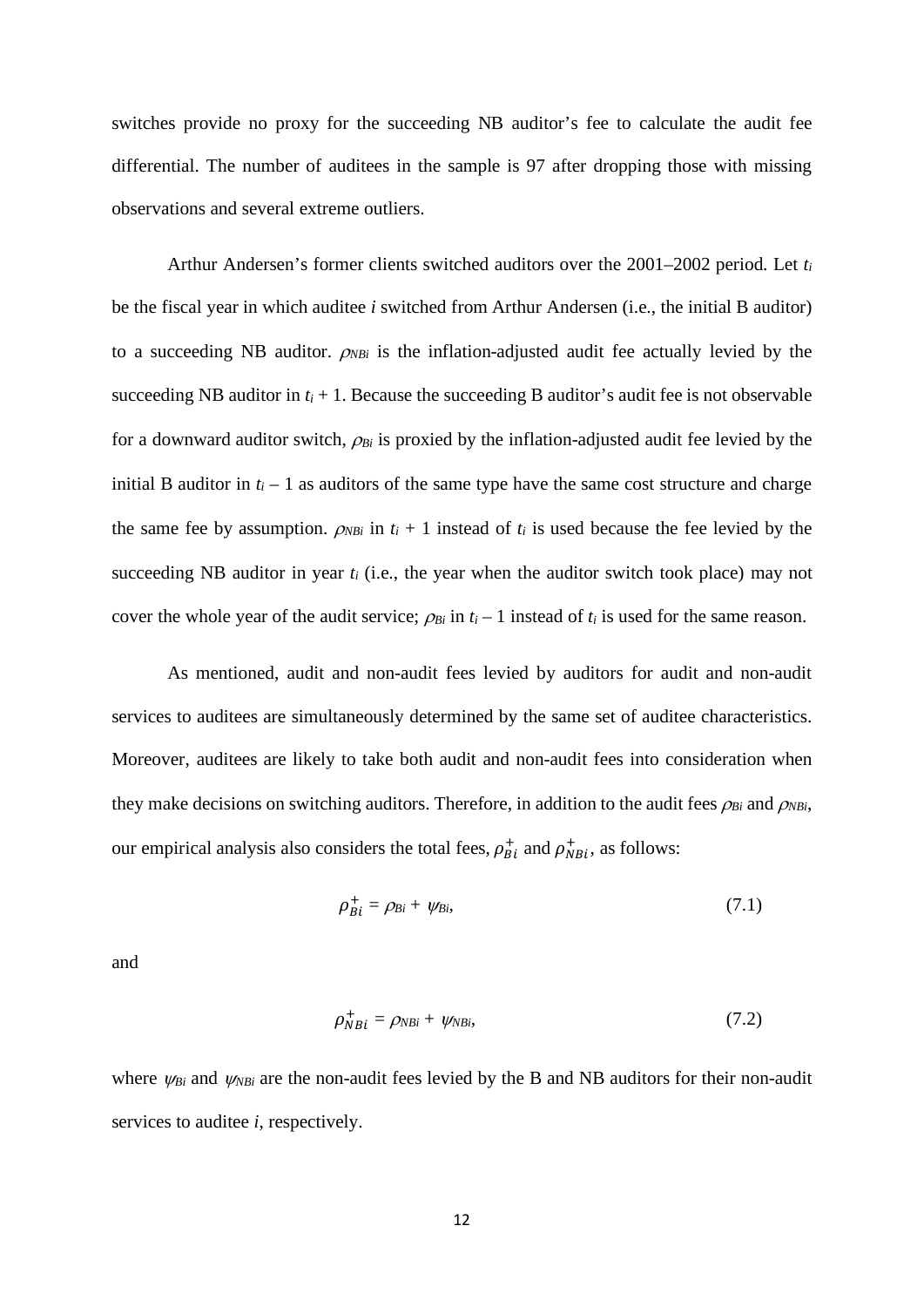Based on prior research on audit fee determinants, *zi* in Equation (5) contains the following auditee characteristics:

• total assets (*ASST*) and

• inventory and accounts receivable as a percentage of total assets (*ACCR*).

These two variables represent the scale and complexity of the audit (Choi and Wong, 2007). Simunic and Stein (1996) and Francis *et al*. (1999) suggested that the audit effort required to produce a desired level of audit assurance increases with *ASST* and *ACCR*.

- Quick ratio (*QUIC*) measuring short-term liquidity.
- Dummy variable for net loss (*LOSS*).
- Dummy variable for equity deficit (*EQDF*).

Auditees suffering from a low short-term liquidity, a net loss, and/or a equity deficit have a higher probability of financial distress.<sup>[9](#page-12-0)</sup> It is known that the auditor's litigation risk increases with the auditee's financial distress probability (St. Pierre, 1981; Choi and Wong, 2007). Auditors generally charge risky auditees a higher fee (Simunic, 1980; Simunic and Stein, 1996).

• SIC dummies are included to capture the possible industry effect.

The data on auditee characteristics were taken from Compustat and the Center for Research on Securities Prices.

Summary statistics for the major variables are provided in Table 1. As shown in the table, the mean audit fee differential between B and NB auditors is  $$129,795 - $118,623 =$ \$11,172, which is approximately 9.4% of an average NB auditor's audit fee levied on each auditee. The mean non-audit fee differential between B and NB auditors is \$105,391 – \$40,384  $=$  \$65,007, which is substantially larger than the audit fee differential. The non-audit fee

<span id="page-12-0"></span><sup>9</sup> The quick ratio, also known as the 'acid-test ratio', is calculated as (current assets – inventories) / current **liabilities**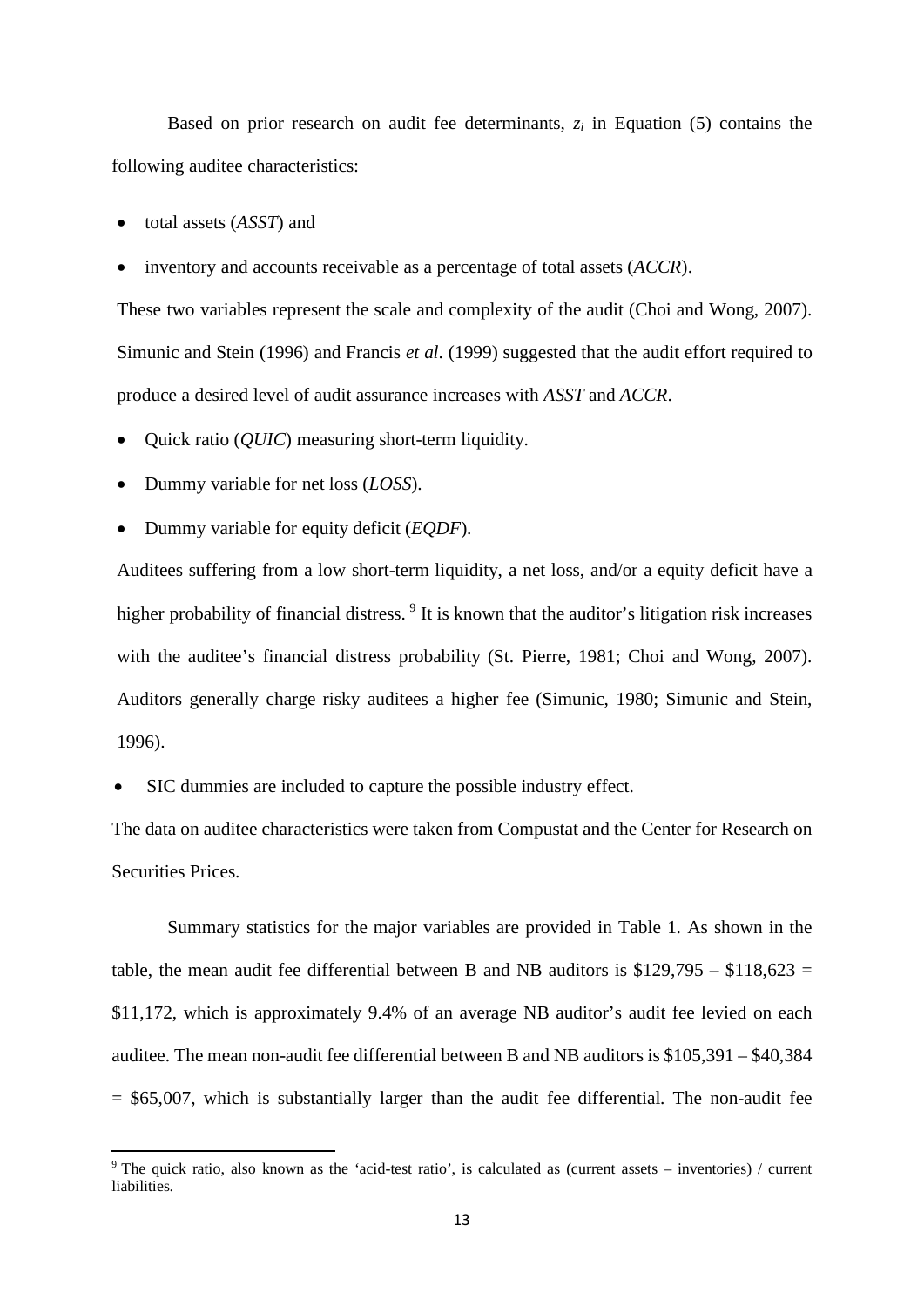collected by a B auditor from each auditee is on average 160% higher than that by an NB auditor. The next section empirically decomposes these fee differentials into two components, namely, the cost difference between the B and NB auditors and the signaling cost associated with hiring the B auditor.

\*\* Insert Table 1 here \*\*

#### **4. Empirical Results**

#### 4.1. *Signaling cost*

The non-negative value of *si* embedded in the B auditor's audit fee for auditee *i* was estimated by applying the method of DEA on Equation (5) with  $\rho_{Bi} - \rho_{NBi}$  as the output and  $z_i$  as the input. As such,  $s_i$  is the distance between the observed  $\rho_{Bi} - \rho_{NBi}$  and the non-parametric output frontier. Our empirical analysis considers not only audit fees but also non-audit fees. Let *s*ψ*<sup>i</sup>* be the signaling cost embedded in the B auditor's total fee, which is calculated as the sum of audit and non-audit fees.  $s_{\psi i}$  was estimated by replacing  $\rho_{Bi} - \rho_{NB}$  with  $\rho_{Bi}^+ - \rho_{NB}^+$  in Equation (5), where  $\rho_{Bi}^{+}$  and  $\rho_{NBi}^{+}$  are defined in Equations (7.1) and (7.2).

Table 2 presents the summary statistics of the estimates of *si* and *s*ψ*<sup>i</sup>* for the 97 sample auditees. Panel 2.1 reports that the estimated  $s_i$  and  $s_{\psi i}$  are zero for about one third of the sample auditees. In terms of DEA,  $s_i$ ,  $s_{\psi i} = 0$  if the observation of  $\rho_{Bi} - \rho_{NBi}$  and  $z_i$  lies exactly on the output frontier. For this group of sample auditees, the observed fee differential between the B and NB auditors is fully explained by their difference in audit accuracy, and thus the B auditor performs no signaling function for the auditees' financial report quality.

Panel 2.2 of Table 2 reports summary statistics representing the entire sample of auditees with either zero or positive estimates of  $s_i$  and  $s_{\psi i}$ . As shown in this panel, the mean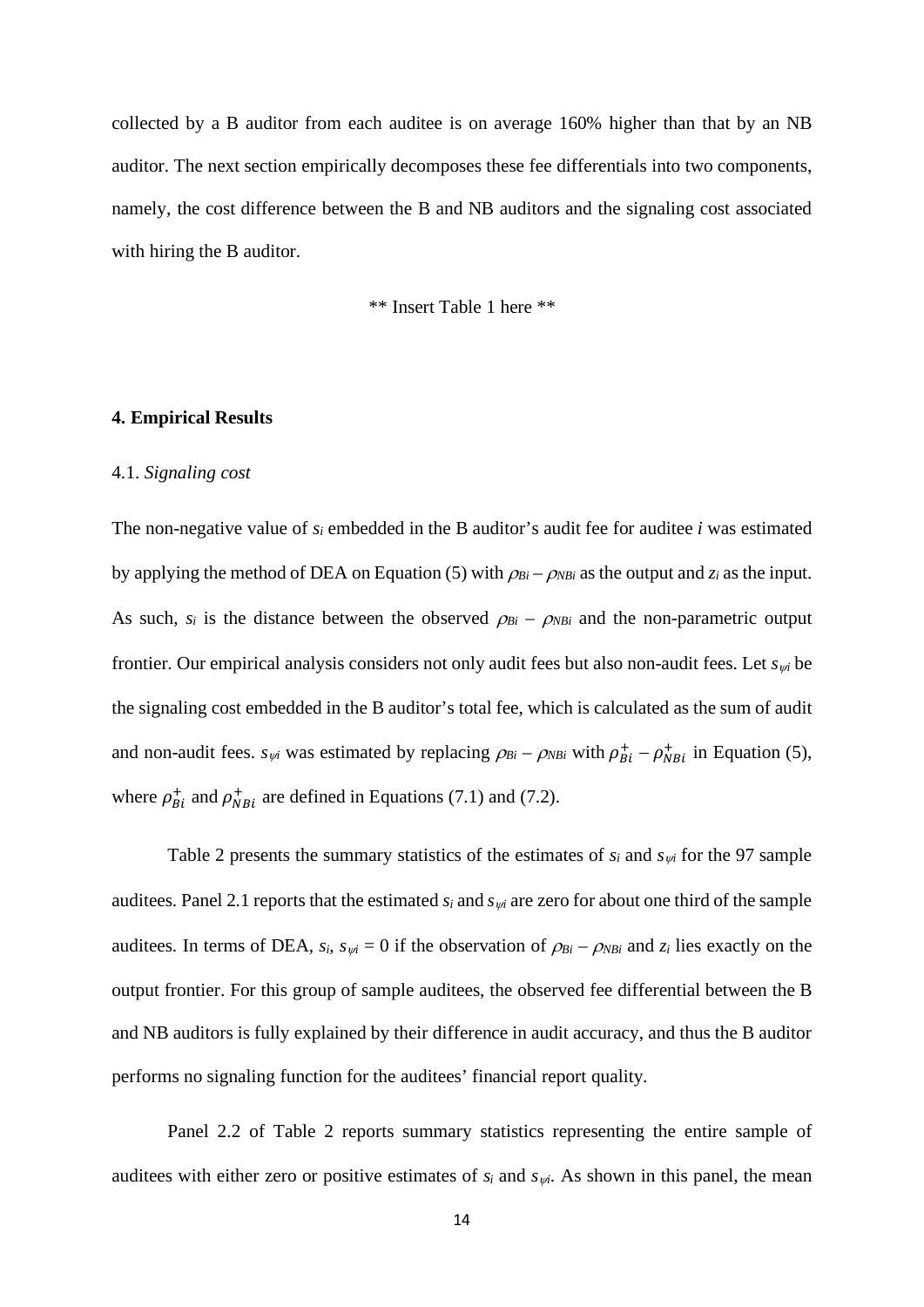estimated  $s_i$  is \$5,792 and  $s_{\psi i}$  is \$19,362; these account for about 4.61% and 11.11% of the B auditor's audit fee and total fee, respectively.

Lastly, Panel 2.3 represents a subset of sample auditees with positive estimates of *si* and  $s_{\psi i}$ . For this group that accounts for about two third of the sample auditees, the mean estimated  $s_i$  and  $s_{wi}$  are about 6.88% and 16.57% of the B auditor's audit fee and total fee, respectively. These positive estimates of  $s_i$  and  $s_{\psi i}$  are analogical to the price premium paid for a higher Parker grade on top of the base price set on the basis of objective wine characteristics (Dubois and Nauges, 2010).

As both Panels 2.2 and 2.3 indicate, non-audit fees embed a larger signaling cost component than audit fees do. If one considers  $s_{\psi i}$  as the total signaling cost of hiring a B auditor, our findings suggest that the B auditor collects approximately 70% of the total signaling cost from non-audit fees and the remaining 30% from audit fees. A plausible explanation is that the widespread pressure imposed by market forces on audit fees induces auditors to rely more on non-audit services for revenue growth (e.g., Singh, 2013; Ettredge *et al*., 2014). For instance, Beardsley *et al*. (2018) found that audit fee pressure has increased auditors' focus on non-audit services to subsidise the loss in profitability of audit services. This is consistent with our findings that auditors tend to plant a larger signaling cost component in non-audit fees than they do in audit fees.

## \*\* Insert Table 2 here \*\*

### 4.2. *Signaling cost and financial report quality*

Past studies suggest that large auditors are effective in restraining auditees' opportunistic reporting of discretionary accruals that undermines financial report quality (Becker *et al.*, 1998; Francis and Krishnan, 1999; Krishnan, 2003). As a firm's financial report quality is uncertain to and valued by investors (e.g., Chaney and Philipich, 2002), the higher the financial report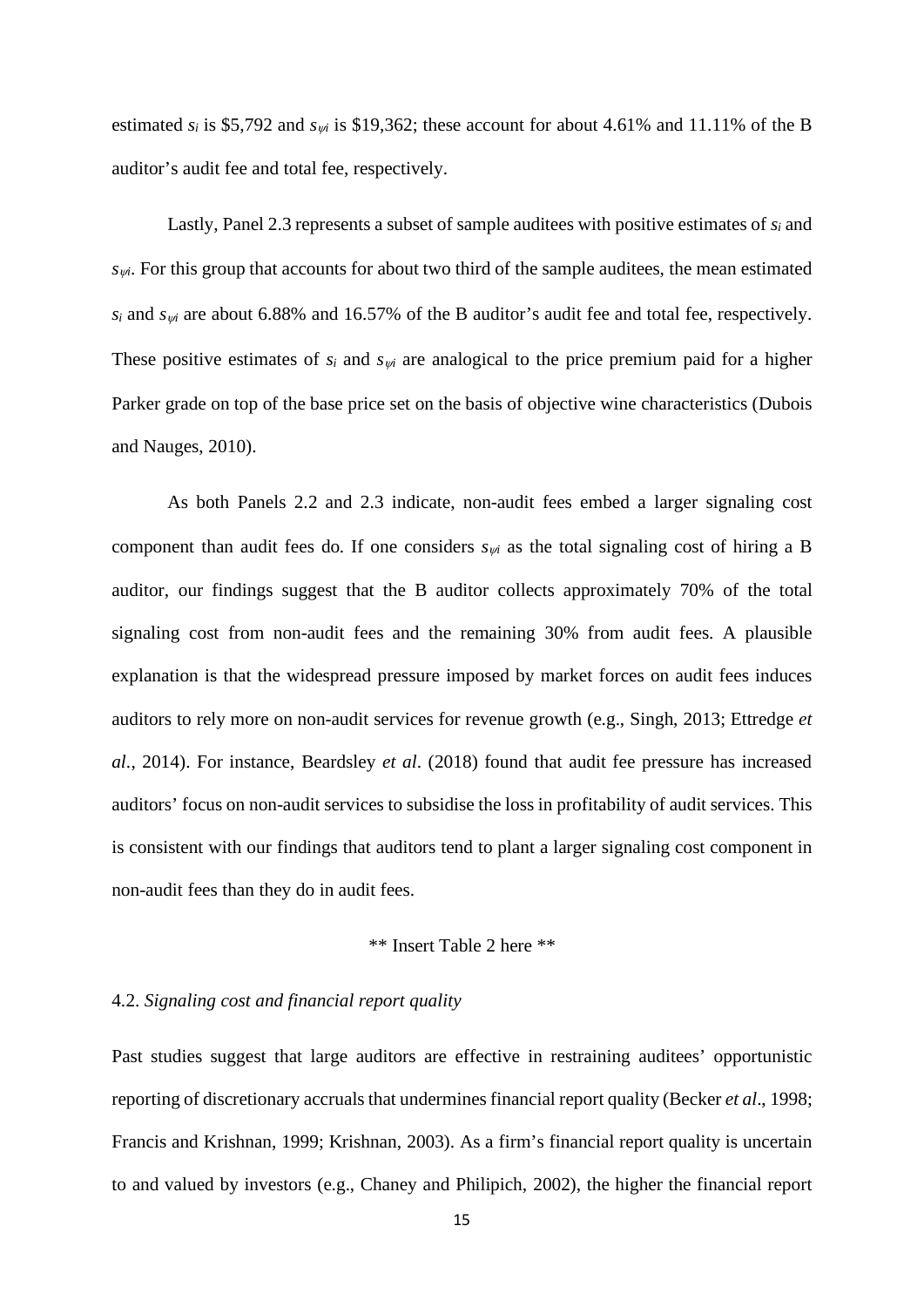quality of the auditee, the higher the signaling cost the auditee is willing to pay for signaling its financial report quality to investors. By contrast, auditees with low financial report quality are unwilling to pay a high signaling cost of hiring a large auditor because the audit results are unlikely to be favourable. These auditees may even switch to a small and pliable auditor in an attempt to obtain more flexibility for further earnings management (Francis and Krishnan, 1999; Hay and Davis, 2004). Therefore, the signaling cost an auditee is willing to pay for hiring a large auditor is expected to be inversely related to the auditee's financial report quality.

This section empirically investigates whether the signaling cost of hiring a B auditor increases with the auditee's financial report quality. An auditee's financial report quality is proxied by its earnings quality prior to switching auditors. Earnings quality is the extent to which the auditee's reported earnings are free from aggressive earnings management like opportunistic use of discretionary accruals to increase reported earnings. Earnings quality therefore declines with aggressive earnings management.

Past research typically measures the degree of a firm's earnings management by abnormal accruals (*ABA*), predictability of cash flow (*PCF*), the Jones model (*JM*), the modified Jones model (*MJM*), the performance-matched accrual measure based on the Jones model (*PJM*), and the performance-matched accrual measure based on the modified Jones model (*PMJM*) (see, for example, Dechow *et al*., 2010). In this study, an integrated measure for degree of earnings management, denoted by  $Q_i(t)$ , is calculated as the first principal component of the absolute values of *ABA*, *PCF*, *JM*, *MJM*, *PJM*, and *PMJM* for auditee *i* in year *t*. Note that *Qi*(*t*) is an inverse measure of earnings quality and thus financial report quality.

Using the same notation from the last two sections,  $s_i$  and  $s_{wi}$  are the signaling costs embedded in the B auditor's audit fee and total fee, respectively, when auditee *i* switches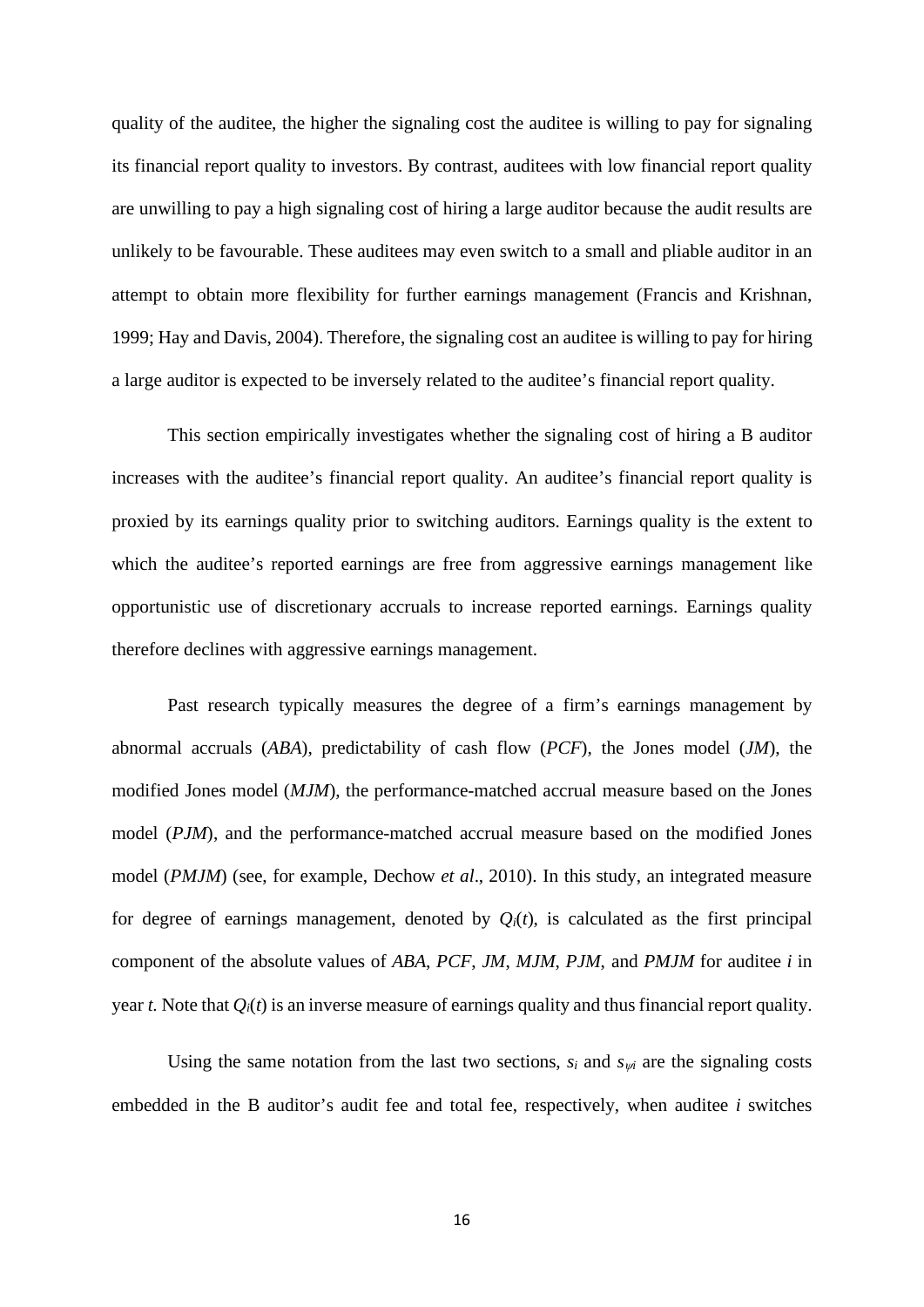auditors in year *ti*. As *si* is a censored variable, the following dichotomous probit regression is estimated to examine the relationship between  $s_i$  and  $Q_i(t_i-1)$ :

$$
S_i = \alpha + \beta Q_i(t_i - 1), \text{ where}
$$
\n
$$
S_i = \begin{cases} 0 & \text{if } s_i = 0 \\ 1 & \text{if } s_i > 0 \end{cases}.
$$
\n(8)

To take non-audit fees into consideration, an alternative specification of Equation (8) is also estimated with  $s_i$  replaced by  $s_{\psi i}$  and with  $S_i$  replaced by  $S_{\psi i}$  as the dependent variable. Note that Equation (8) indirectly controls for auditee characteristics  $(z_i)$  through the estimation of  $s_i$ and  $s_{wi}$  in Equation (5).

The first column of Table 3 reports the probit regression results. The estimated coefficient of  $Q_i(t_i-1)$  is significantly negative for both specifications using  $S_i$  and  $S_{\psi i}$  as the dependent variables, implying that an auditee's likelihood of incurring a positive signaling cost increases with its financial report quality.<sup>[10](#page-16-0)</sup>

### \*\* Insert Table 3 here \*\*

To check whether the signaling cost increases with auditee *i*'s financial report quality, Equation (8) is re-estimated by an ordered probit regression with  $S_i$  replaced by  $\tilde{S}_i$  as the dependent variable, where

$$
\tilde{S}_i = \begin{cases}\n0 & \text{if } s_i = 0 \\
1 & \text{if } \tilde{s} > s_i > 0 \\
2 & \text{if } s_i > \tilde{s}\n\end{cases}
$$
\n(9)

and  $\tilde{s}$  is the median of  $s_i$ ,  $\forall s_i \neq 0$ . In an alternative specification to include non-audit fees,  $\tilde{S}_{\psi}$ instead of  $\hat{S}_i$  is used as the dependent variable by replacing  $s_i$  with  $s_{\psi i}$  in Equation (9). The

<span id="page-16-0"></span><sup>&</sup>lt;sup>10</sup> The reported chi-square statistic =  $2(L1 - L0)$ , where L0 and L1 are the full model log-likelihoods. It is known that the pseudo  $R$ -square =  $1 - L1/L0$  should not be interpreted in the same way as the OLS-based  $R$ square because the former is not calculated to minimise variance.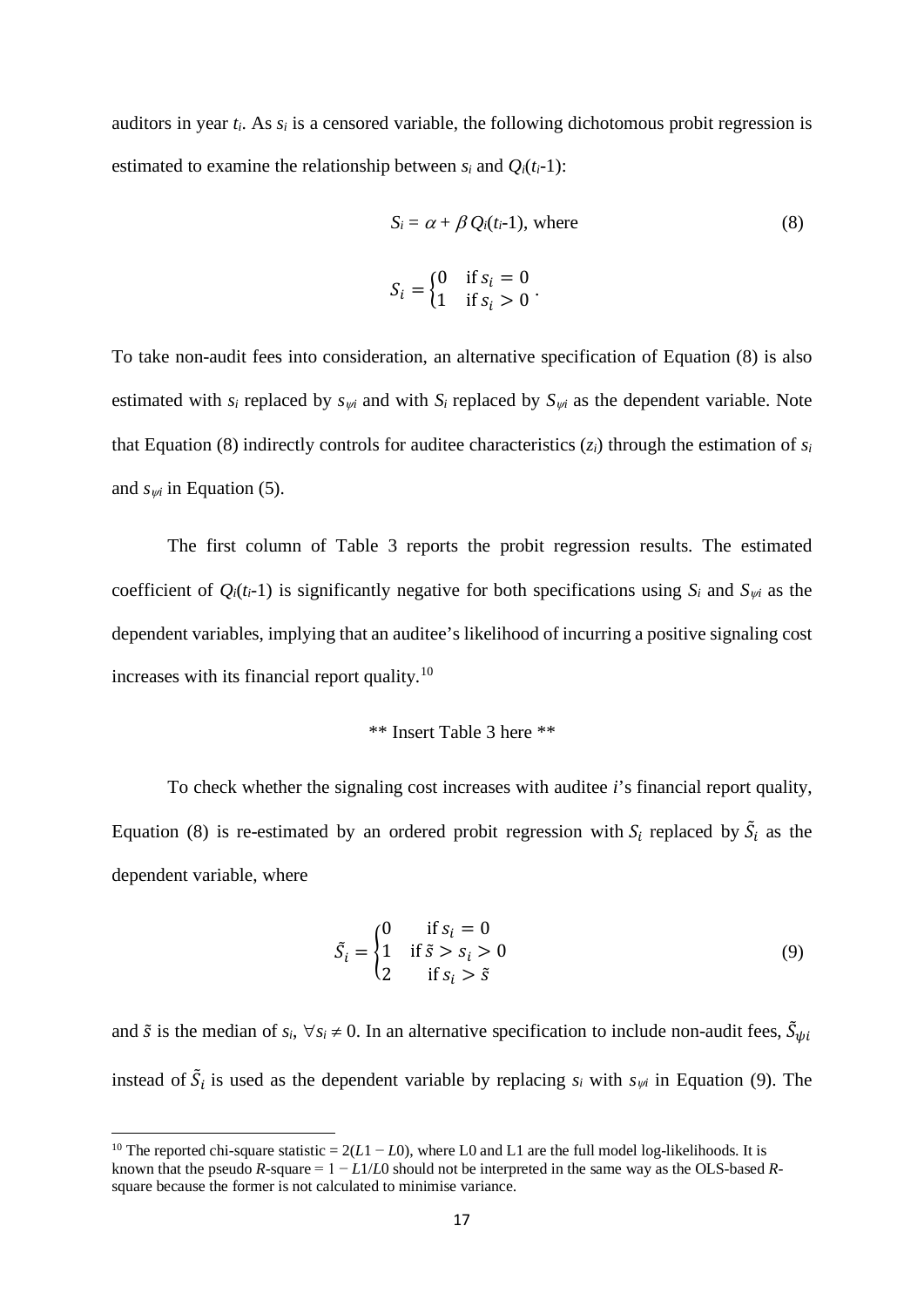significantly negative coefficient of  $Q_i(t_i-1)$ , as reported in the middle column of Table 3, suggests that auditees with higher financial report quality are more likely to pay a higher signaling cost.

To check the robustness of our findings, the last column of Table 3 reports the results of a left-censored tobit regression of  $s_i$  and  $s_{wi}$  on  $Q_i(t_i-1)$ . Consistent with the results from the probit and ordered probit regressions, the coefficient on  $Q_i(t_i-1)$  from the tobit regression is statistically significant at the 5% level when  $s_{\psi i}$  is used as the dependent variable. However, when  $s_i$  replaces  $s_{\psi i}$  as the dependent variable, the coefficient on  $Q_i(t_i-1)$  becomes marginally insignificant at the 5% level (or significant only at the 10% level). This finding is indeed consistent with those from Table 1, suggesting that large auditors embed a more significant proportion of the total signaling cost in non-audit fees than in audit fees. Taken together, findings from this section confirm that auditees with higher financial report quality tend to pay a higher signaling cost of hiring a large auditor to signal their financial report quality.

### **5. Conclusions**

Independent expert review of a product conveys information about the product's quality to the buyers when the seller knows more than the buyers about the true product quality. External auditors in the financial audit market perform a similar expert review function to resolve asymmetric information regarding a firm's financial report quality. While a firm's hidden earnings management and manipulation activities make its financial report quality uncertain to investors, the external auditor hired by the firm provides reasonable assurance that the audited financial statements are free of material misstatements and comply with accounting standards.

Large auditors generally charge substantially higher audit fees than do small auditors. Investors cannot directly observe an auditor's audit accuracy and tend to associate large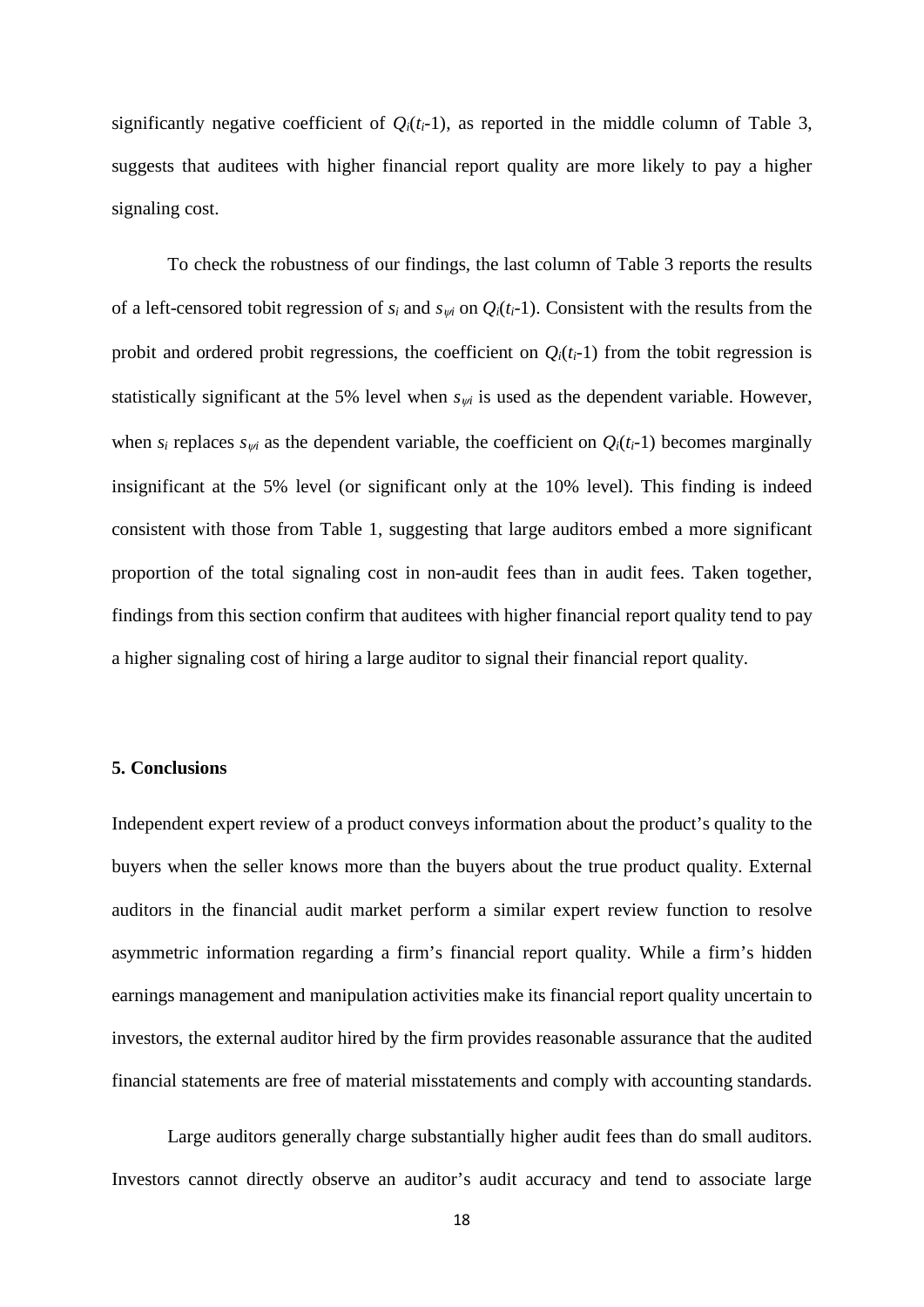auditors with greater accuracy. As financial report quality is valued by the market, auditees with high financial report quality are willing to pay higher costs to employ large auditors, who will more accurately reveal the auditees' financial report quality to investors. However, paying the higher costs to employ large auditors is not worthwhile for auditees with low financial report quality because the audit results are unlikely to be favourable. Therefore, large auditors charge much higher audit fees than small auditors because the former not only devote more resources to each audit engagement but also convey a positive signal about the auditees' financial report quality.

This study considers the competition between large and small auditors and formulates the negative signal of a downward auditor switch from a large to a small auditor as a switching cost. The switching cost is essentially the maximum signaling cost an auditee is willing to pay to avoid the negative signal from a downward auditor switch. In equilibrium, the fee differential between a large and a small auditor has two components: the difference in audit cost between the two types of auditor, which reflects their difference in audit accuracy, and the signaling cost of hiring the large auditor.

Using data on audit fees and auditor switches at the individual auditee level, this study directly estimates the magnitude of each sample auditee's signaling cost associated with hiring a large auditor. Our empirical findings suggest that for auditees incurring a positive signaling cost, the mean signaling cost is approximately 6.88% and 16.57% of a large auditor's audit fee and total fee, respectively, where the total fee is the audit fee plus non-audit fee. Our findings also show that when facing market pressure on audit fees, large auditors tend to embed a larger signaling cost component in non-audit fees than they do in audit fees. Specifically, a large auditor collects approximately 70% of the total signaling cost from non-audit fees and the remaining 30% from audit fees. Moreover, auditees with higher financial report quality are willing to pay a higher signaling cost to signal their financial report quality to investors.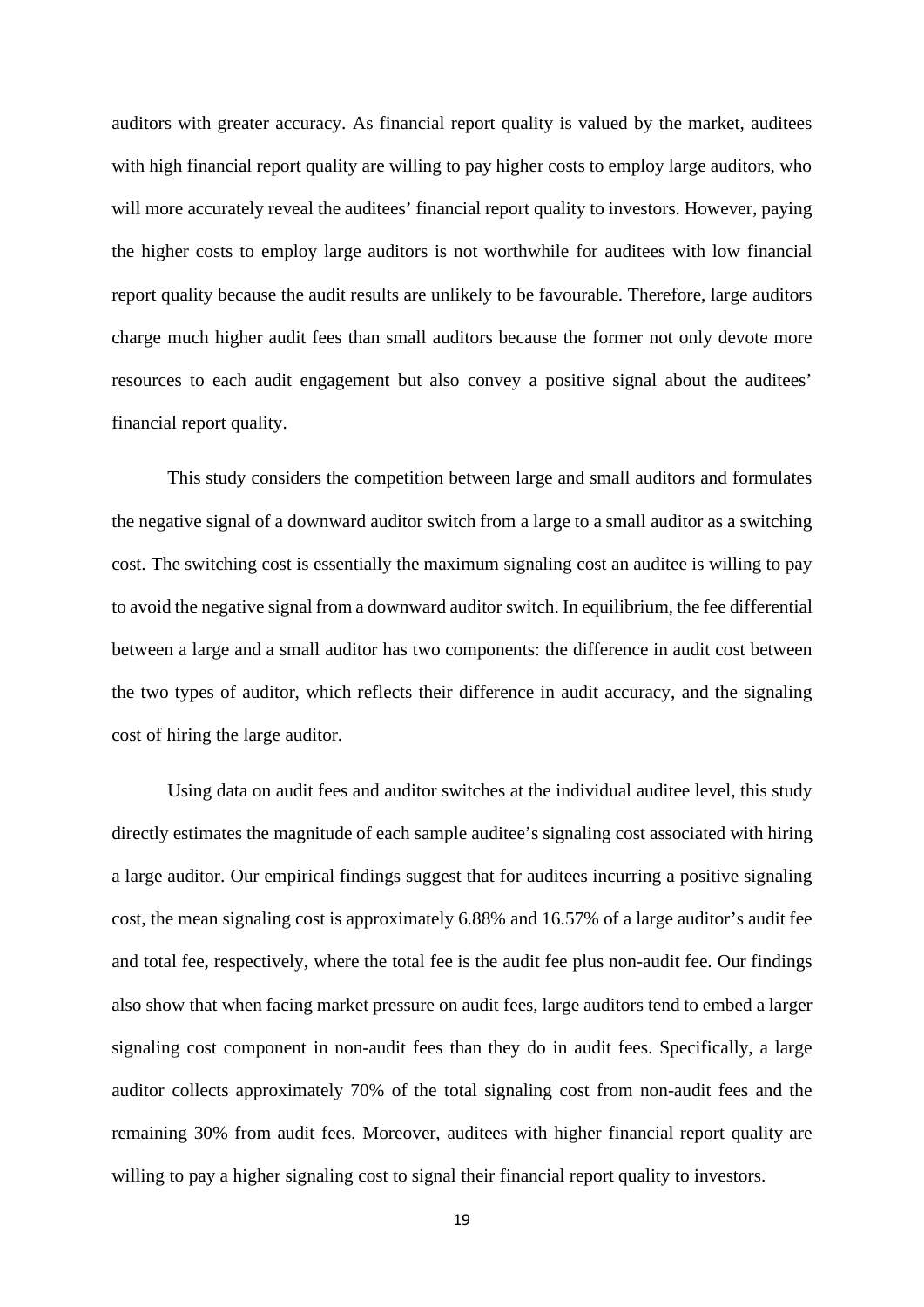Our findings reveal the presence of signaling costs as well as the signaling function performed by influential external reviewers of financial statements, i.e., large auditors, in a real-world market. It has been argued that large auditors' monopoly power in the financial audit market creates social losses. However, the signaling function performed by large auditors may help alleviate the well-known problem of adverse selection arising from asymmetric information between firms and investors. This study's findings thus call on policy makers formulating competition policies to consider large auditors' signaling function in the financial audit market.

### **References**

- Anderson, U., Kadous, K., and Koonce, L. (2004), 'The role of incentives to manage earnings and quantification in auditors' evaluations of management-provided information', *Auditing: A Journal of Practice and Theory*, 23(1), 11–27.
- Asthana, S.C., Balsam, S., and Krishnan, J. (2010), 'Corporate governance, audit firm reputation, auditor switches, and client stock price reactions: The Andersen experience', *International Journal of Accounting*, 14, 274–293.
- Beardsley, E., Lassila, D.R., and Omer, T.C. (2018), 'How do audit offices respond to audit fee pressure? Evidence of increased focus on non-audit services and their impact on audit quality', *Contemporary Accounting Research*, forthcoming.
- Becker, C.L., DeFond, M.L., Jiambalvo, J., and Subramanyam, K.R. (1998), 'The effect of audit quality on earnings management', *Contemporary Accounting Research*, 15(1), 1–24.
- Carpenter, C.G. and Strawser, R. (1971), 'Displacement of auditor when clients go public', *Journal of Accountancy*, 131, 55–58.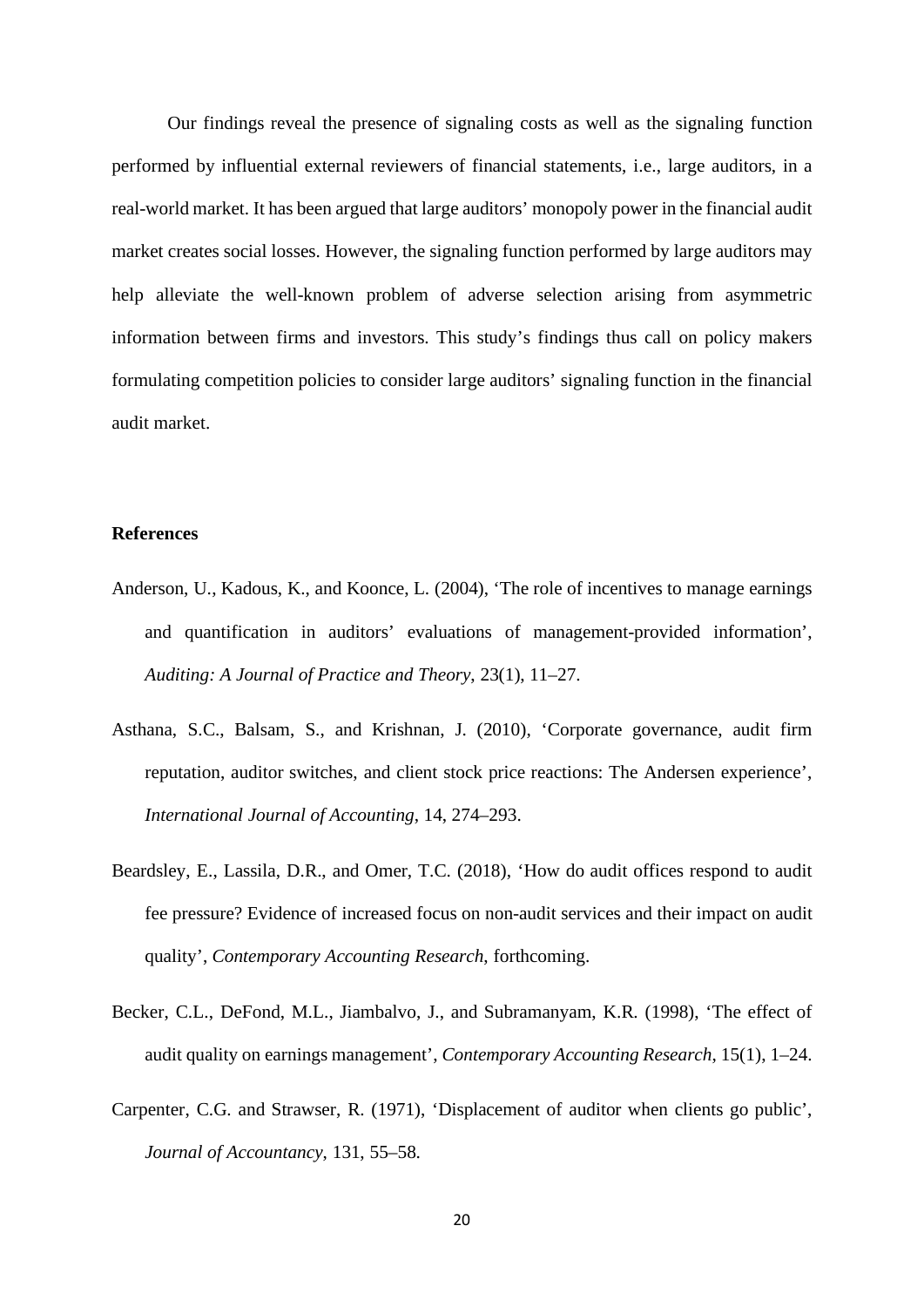- Chaney, P.K. and Philipich K. (2002), 'Shredded reputation: The cost of audit failure', *Journal of Accounting Research*, 40(Fall), 1221–1245.
- Chang C.J., Chou, L.L. (2016), 'Auditor Choice under Client Information Uncertainty', *Review of Integrative Business and Economics Research*, 5(4), 329-370.
- Chen, C.J.P., Su, X., and Wu, X. (2009), 'Forced audit firm change, continued partner–client relationship, and financial reporting quality', *Auditing: A Journal of Practice & Theory*, 28(2), 227–246.
- Choi, J.H. and Wong, T.J. (2007), 'Auditors' governance functions and legal environments: An international investigation', *Contemporary Accounting Research*, 24(1), 13–46.
- Competition and Market Authority (2014), 'CMA finalizes audit changes', press release published by the UK Government, available at: https://www.gov.uk/government/news/cma-finalises-audit-changes.
- Davidson, R.A. and Neu, D. (1993), 'A note on the association between audit firm size and audit quality', *Contemporary Accounting Research*, 9(2), 479–488.
- DeAngelo, L. (1981), 'Auditor size and audit quality', *Journal of Accounting and Economics*, 3, 183–199.
- Dechow, P., Ge, W., and Schrand, C. (2010), 'Understanding earnings quality: A review of the proxies, their determinants and their consequences', *Journal of Accounting and Economics*, 50, 344–401.
- Deloitte (2014), 'European Parliament approves EU audit legislation', *Governance in Brief*, Deloitte Academy.
- Denziana, A. (2015), 'The effect of audit committee quality and internal auditor objectivity on the prevention of fraudulent financial reporting and the impact on financial reporting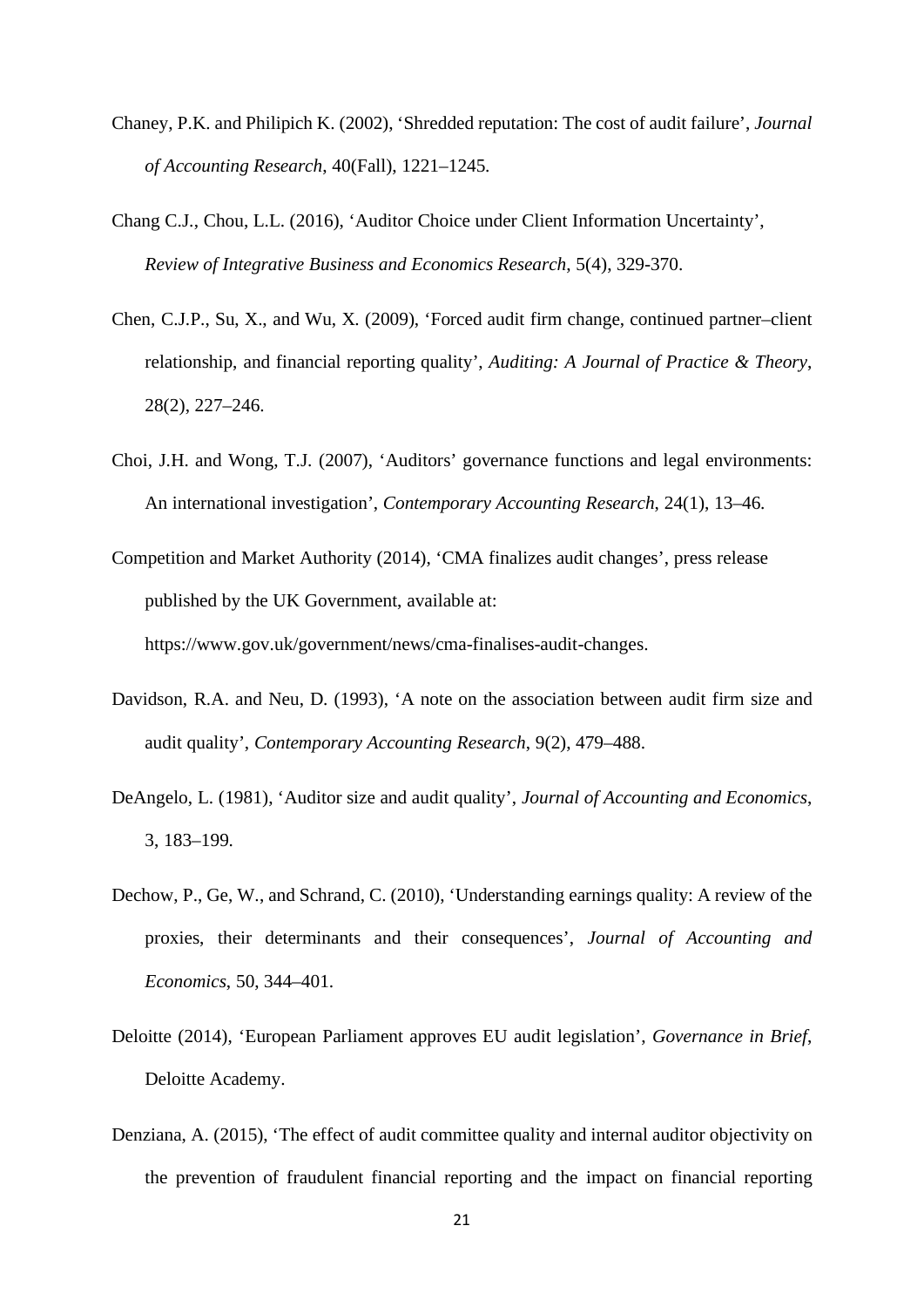quality (a survey on state-owned company in Indonesia)', *Journal of Monetary Economics and Finance*, 8(2), 213-227.

- Dubois, P. and Nauges, C. (2010), 'Identifying the effect of unobserved quality and expert reviews in the pricing of experience goods: Empirical application on Bordeaux wine', *International Journal of Industrial Organization*, 28, 205–212.
- Dye, R. (1993), 'Auditing standards, legal liability and auditor wealth', *Journal of Political Economy*, 101, 887–914.
- Ettredge, M., Li, C., and Emeigh, E. (2014), 'Fee pressure and audit quality', *Accounting, Organizations and Society*, 39 (4), 247–263.
- Francis, J.R. and Krishnan, J. (1999), 'Accounting accruals and auditor reporting conservatism', *Contemporary Accounting Research*, 16(1), 135–165.
- Francis, J.R., Maydew, E.L., and Sparks, H.C. (1999), 'The role of big 6 auditors in the credible reporting of accruals', *Auditing: A Journal of Practice and Theory*, 18 (2), 17– 34.
- Frankel, R., Johnson, M., and Nelson, K. (2002), 'The relation between auditors' fees for nonaudit services and earnings quality', *The Accounting Review*, 77(s-1), 71–105.
- Gerakos, J. and Syverson, C. (2015), 'Competition in the audit market: policy implications', *Journal of Accounting Research*, 53(4), 725–775.
- Hadj Ali, H., Lecocq, S., Visser, M. (2008), 'The impact of gurus: Parker grades and en primeur wine prices', *Economic Journal*, 118 (29), F158–F173.
- Hay, D. and Davis, D. (2004), 'The voluntary choice of an auditor of any level of quality', *Auditing: A Journal of Practice and Theory*, 23(2), 37–53.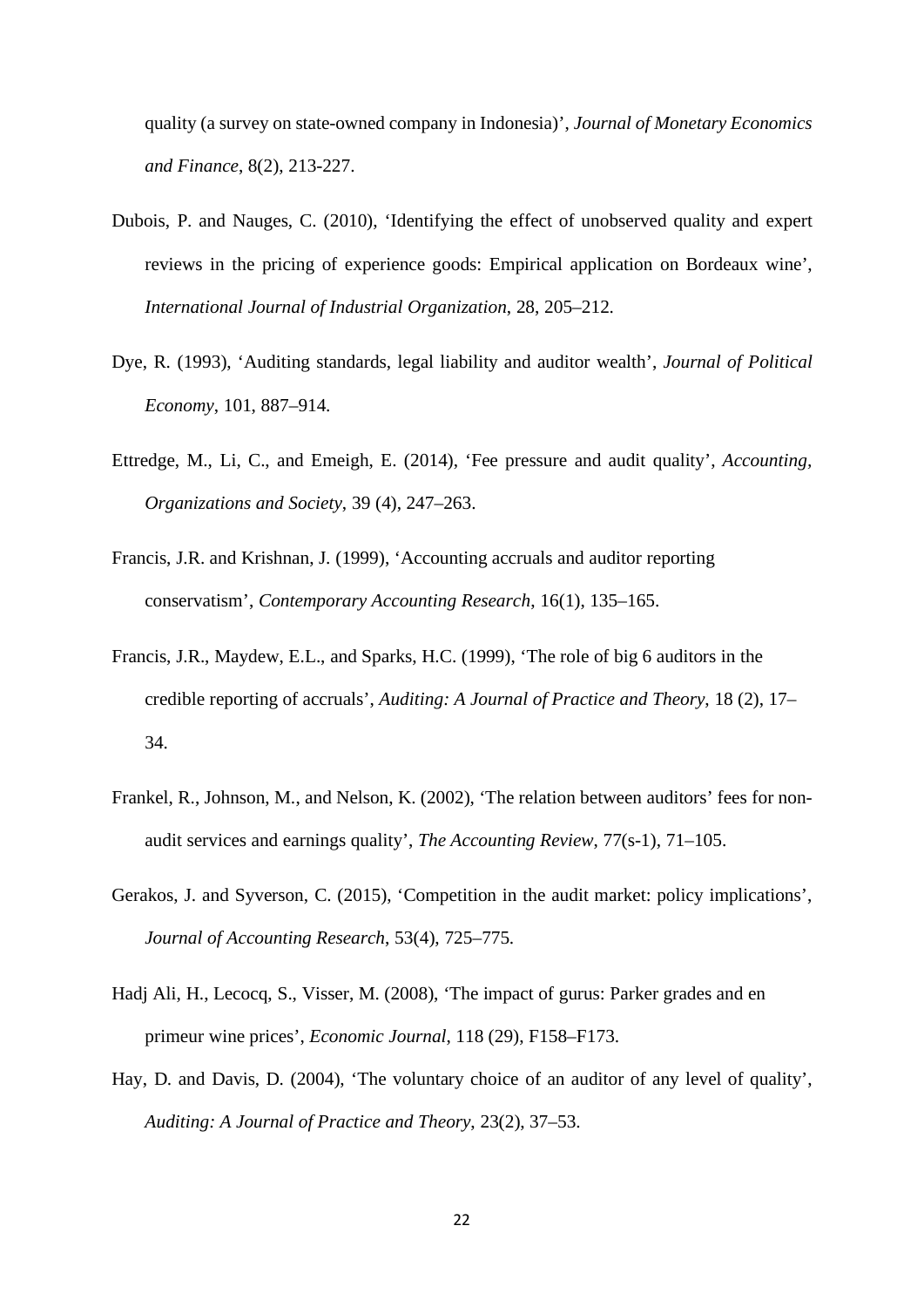- Hilger, J., Rafert, G., and Villas-Boas, S. (2011), 'Expert opinion and the demand for experience goods: An experimental approach in the retail wine market', *Review of Economics and Statistics*, 93(4), 1289–1296.
- Hunton, J.E., Libby, R., and Mazza, C.L. (2006), 'Financial reporting transparency and earnings management', *The Accounting Review*, 81(1), 135–170.
- Husnatarina, F. and Nahartyo, E. (2012), 'The Effect of Mandatory Auditor Rotation and Retention on Auditor-Client Negotiations Strategies', *Review of Integrative Business and Economics Research*, 1(1), 259-274.

Irvine, J. (2014), 'Big Four audit fee dwarf mid-tier', *Economia*, June.

- Kamolsakulchai, M. (2015), 'The Impact of the Audit Committee Effectiveness and Audit Quality on Financial Reporting Quality of Listed Company in Stocks Exchange of Thailand', *Review of Integrative Business and Economics Research*, 4(2), 328-341.
- Katamba, A.B., Voon, A.Y.S, Min, H.S., and Seow, H.V. (2017), 'Information Systems Utilisation by External Auditors in Tanzania', *Review of Integrative Business and Economics Research*, Vol. 6(4), 377-388.
- Krishnan, G.V. (2003), 'Audit quality and the pricing of discretationary accruals', *Auditing: A Journal of Practices and Theory*, 22(1), 109–126.
- Lennox, C., (1999), 'Audit quality and auditor size: An evaluation of reputation and deep pockets hypotheses', *Journal of Business Finance and Accounting*, 26(7/8), 779–805.
- Lin, Z.J., Liu, M., and Wang, Z. (2009), 'Market implications of the audit quality and auditor switches: Evidence from China', *Journal of International Financial Management and Accounting*, 20(1), 35–78.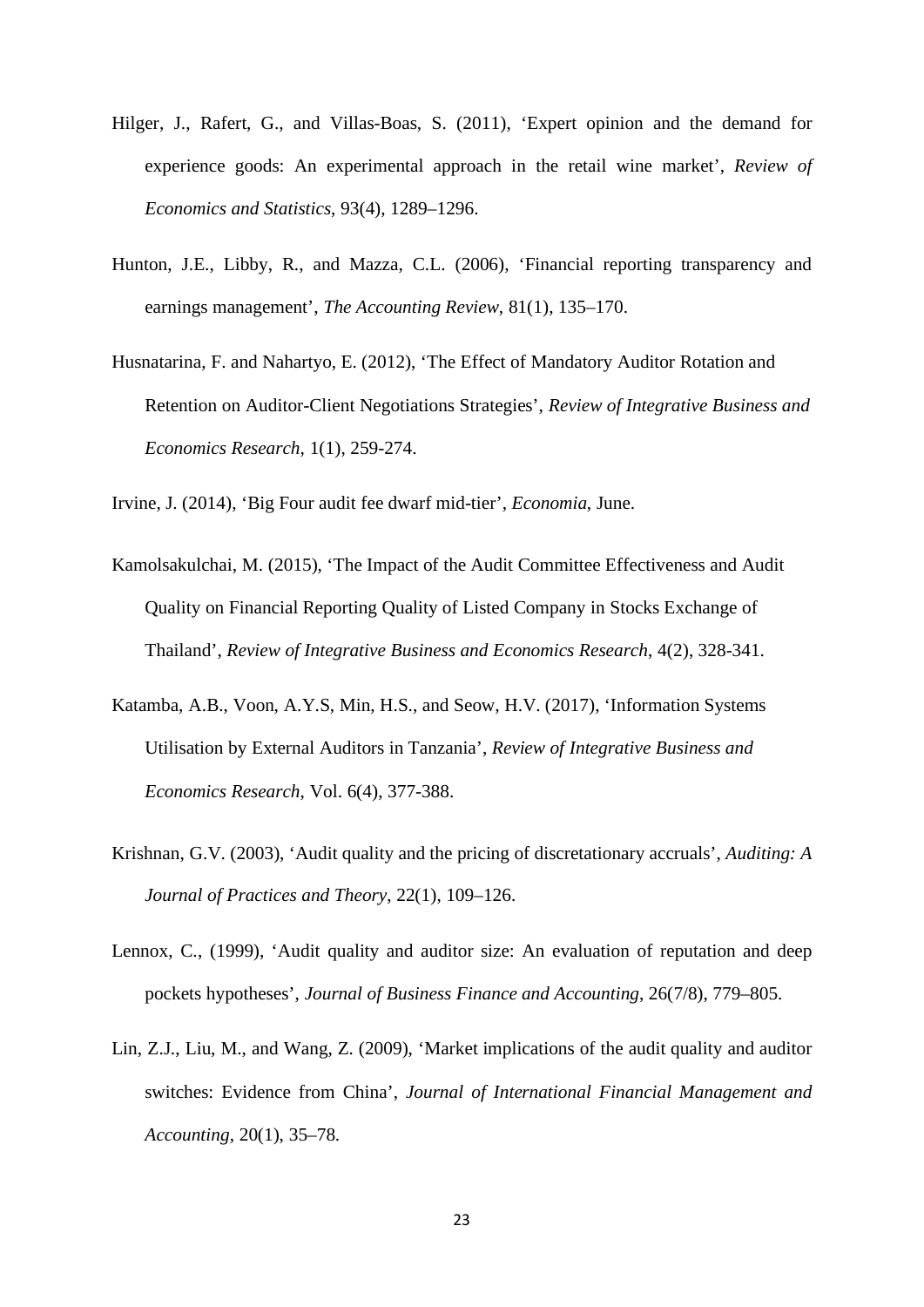- Pratama, A. (2018), 'How Do Indonesian Companies Select Their External Auditors? Exploratory Analysis of Company Characteristics, Corporate Governance, and Organisational Complexity', *Review of Integrative Business and Economics Research*, Vol. 7(4), 63-76.
- Rahmawati, S., Agustiningsih, S.W., and Setiany, E. (2015), 'The effect of earnings management with special item to investment decision: empirical study at manufacture firm listed in Indonesia Stock Exchange 2008-2010', *Journal of Monetary Economics and Finance*, 8(2), 111-125.
- Reinstein, D.A. and Snyder, C.M. (2005), 'The influence of expert reviews on consumer demand for experience goods: A case study of movie critics', *Journal of Industrial Economics*, 53(1), 27–51.
- Shy, O. (2002), 'A quick-and-easy method for estimating switching costs', *International Journal of Industrial Organization*, 20, 71–87.
- Simunic, D. (1980), 'The pricing of audit services: Theory and evidence', *Journal of Accounting Research*, 18, 161–190.
- Simunic, D.A. and Stein, M.T. (1996), 'The impact of litigation risk on audit pricing: a review of the economics and the evidence', *Auditing: A Journal of Practice and Theory*, 15 (Supplement), 119–133.
- Singh, R. (2013), 'Fee pressure pushing audit profitability down', *Accountancy Age*, June 3, 2013. Available at [http://www.accountancyage.com/aa/news/2272209/fee-pressure](http://www.accountancyage.com/aa/news/2272209/fee-pressure-pushing-audit-profitability-down)[pushing-audit-profitability-down.](http://www.accountancyage.com/aa/news/2272209/fee-pressure-pushing-audit-profitability-down)
- St. Pierre, K.E. (1981), *Auditor risk and legal liability*. Ann Arbor, MI: UMI Research Press.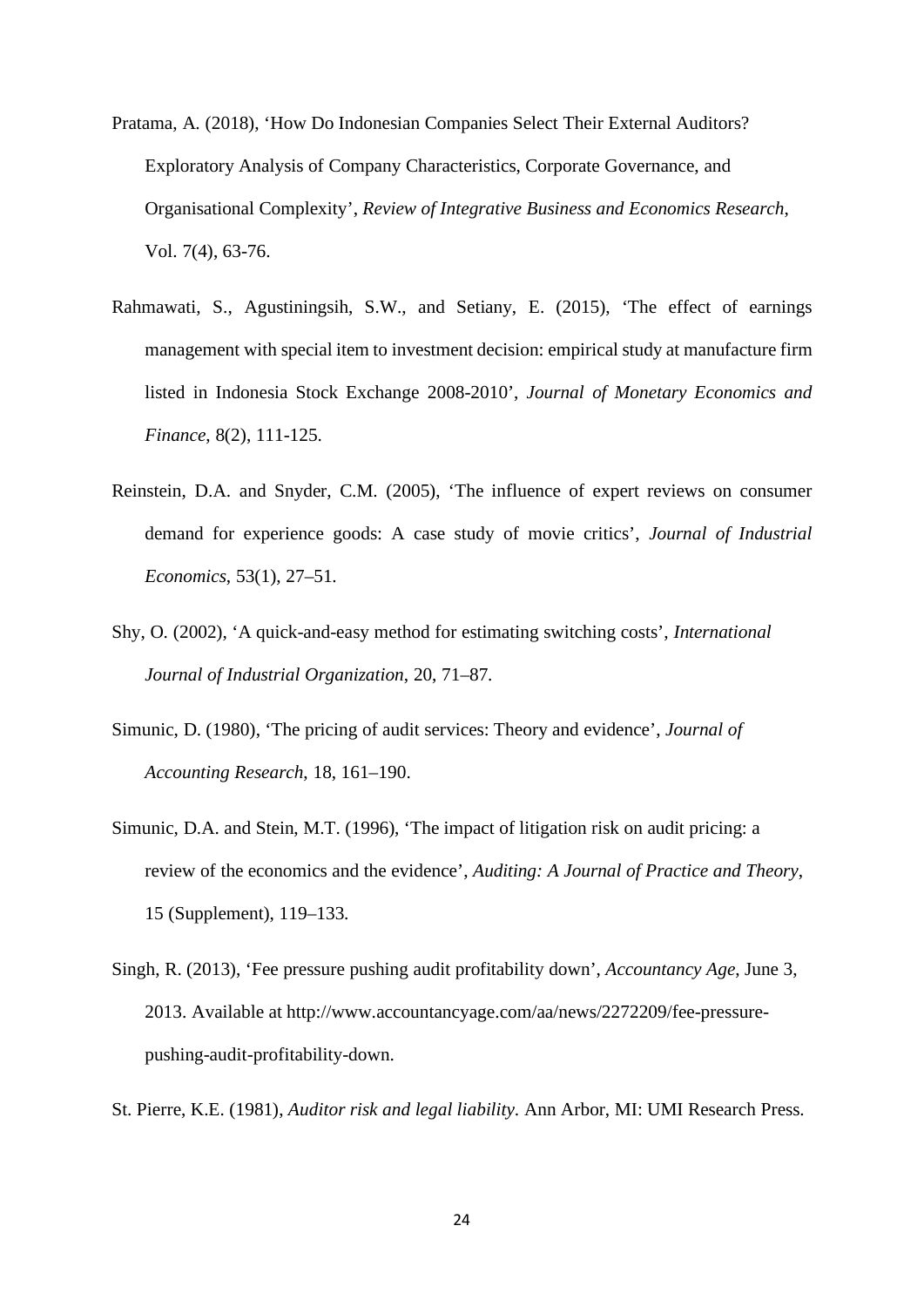- Stunda, R.A. (2012), 'Auditor switches in a post-SOX environment, does the change in auditor mean a change in stock price?', *Journal of Business and Behavioral Sciences*, 24(3), 58–67.
- Titman, S. and Trueman, B. (1986), 'Information quality and the valuation of new issues', *Journal of Accounting and Economics*, 8, 159–172.
- Whisenant, S., Sankaraguruswamy, S., and Raghunandan, K. (2003), 'Evidence on the joint determination of audit and non-audit fees', *Journal of Accounting Research*, 41(4), 721– 744.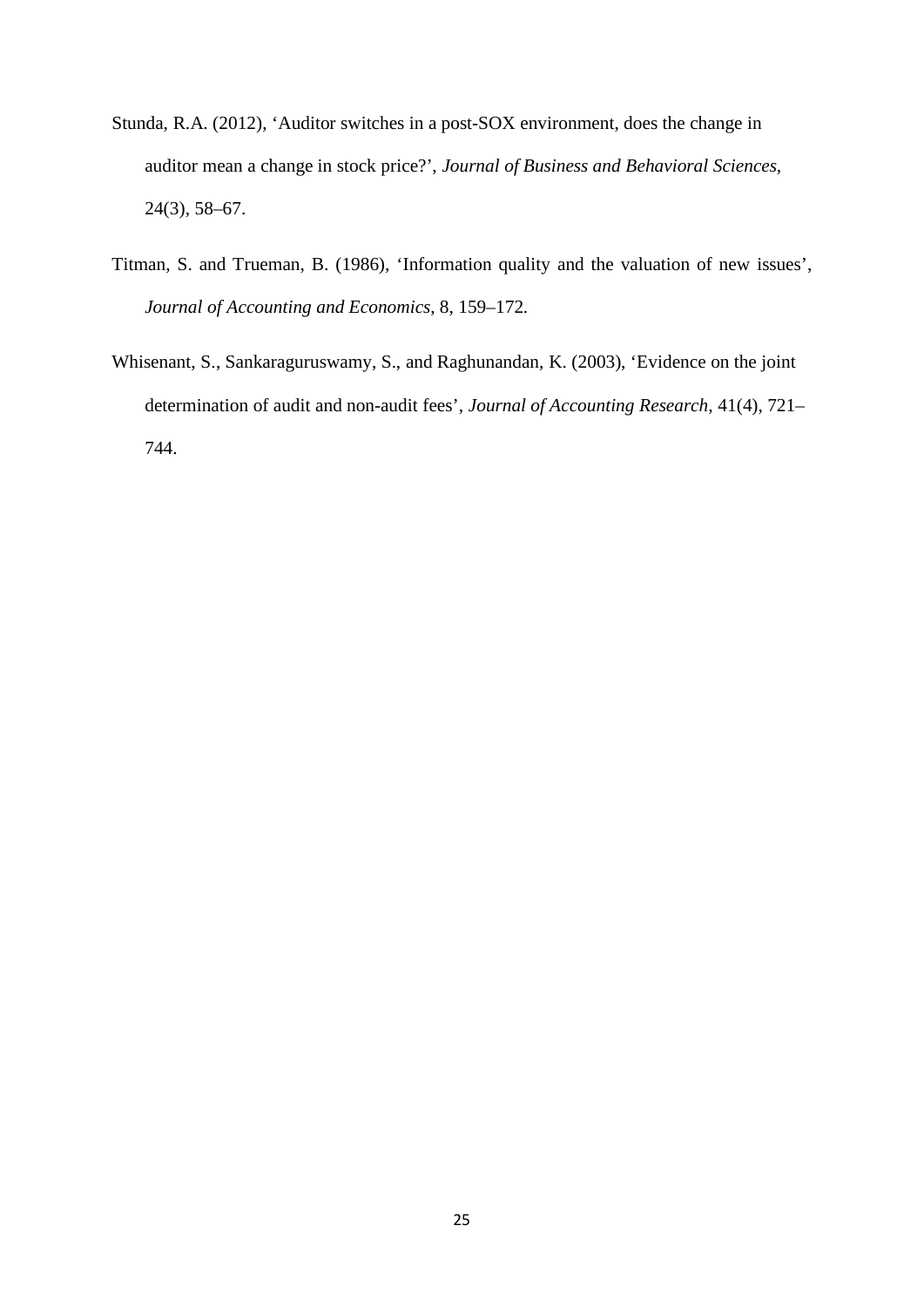# **Table 1: Summary statistics**

|                          | Before auditor switch<br>(auditor type: B) |           | After auditor switch<br>(auditor type: NB) |           |  |
|--------------------------|--------------------------------------------|-----------|--------------------------------------------|-----------|--|
|                          | Mean                                       | Std. dev. | Mean                                       | Std. dev. |  |
| Audit fee $(s_i)$        | 129795                                     | 85374     | 118623                                     | 92162     |  |
| Non-audit fee $(s_{wi})$ | 105391                                     | 154943    | 40384                                      | 59381     |  |
| ASST                     | 96.778                                     | 211.064   | 77.590                                     | 228.513   |  |
| <b>ACCR</b>              | 0.170                                      | 0.159     | 0.178                                      | 0.178     |  |
| <b>OUIC</b>              | 2.084                                      | 3.358     | 1.588                                      | 2.070     |  |
| LOSS                     | 0.651                                      | 0.478     | 0.650                                      | 0.479     |  |
| <b>EQDF</b>              | 0.110                                      | 0.314     | 0.210                                      | 0.409     |  |

Notes: *ASST*, *ACCR*, *QUIC*, *LOSS*, and *EQDF* are total assets, accounts receivable to total assets, quick ratio, loss dummy, and equity deficit dummy, respectively.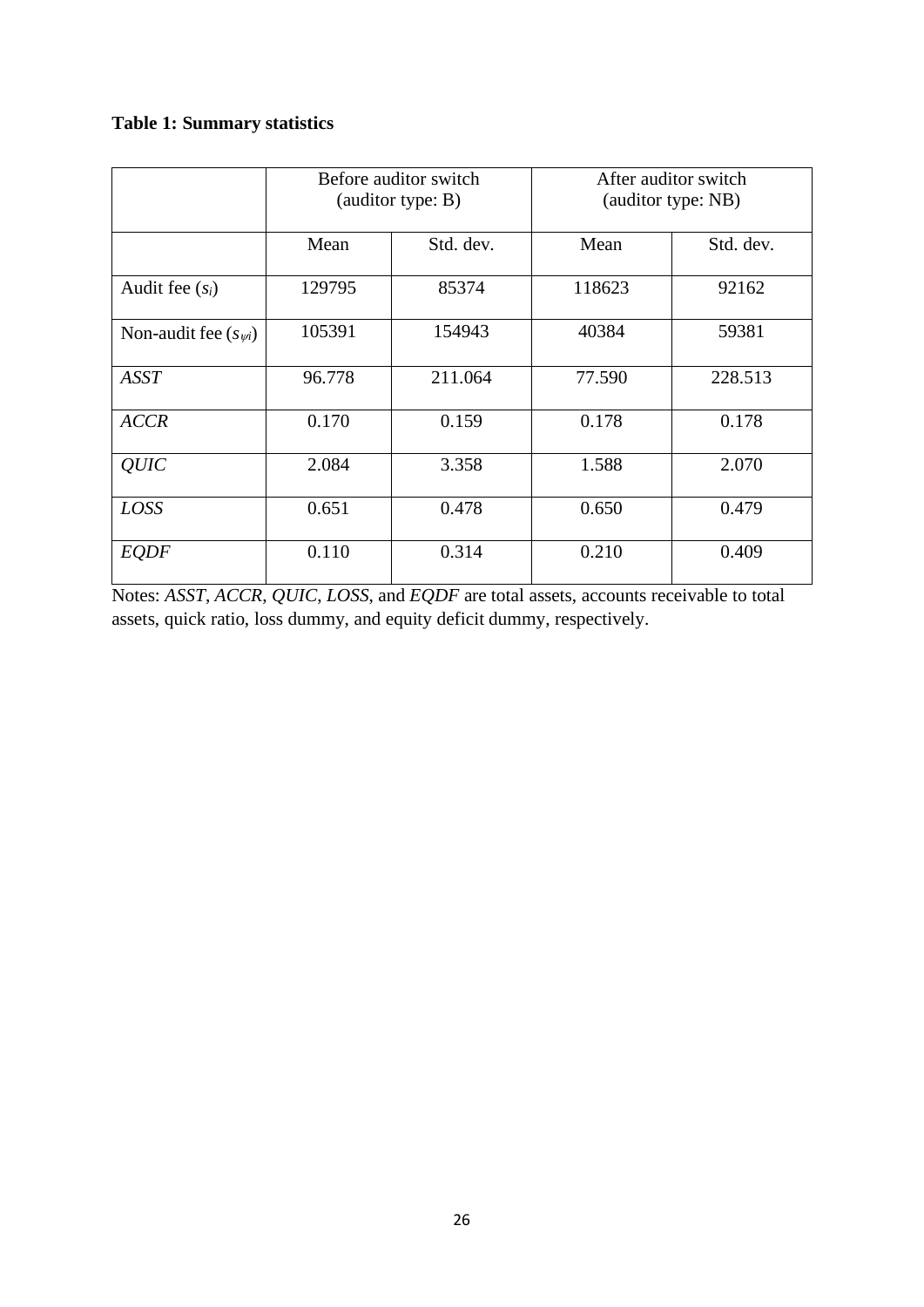| Signaling cost                                                                    | $S_i$                                      | $S_{\mathcal{V}}$ |          |
|-----------------------------------------------------------------------------------|--------------------------------------------|-------------------|----------|
| Panel 2.1<br>Number of audities with $s_i$ , $s_{\psi i} = 0$<br>(% of the total) | 33<br>(34%)                                | 32<br>(33%)       |          |
| Panel $2.2$                                                                       | Mean $s_i$ and $s_{wi}$                    | \$5,792           | \$19,362 |
| Auditees with $s_i$ , $s_{\psi i} \geq 0$                                         | Mean ratio of $s_i$ to $\rho_B$ .          | 4.61%             |          |
|                                                                                   | Mean ratio of $s_{\psi i}$ to $\rho_R^+$ . |                   | 11.11%   |
| Panel $2.3$                                                                       | Mean $s_i$ and $s_{wi}$                    | \$8,645           | \$28,894 |
| Auditees with $s_i$ , $s_{wi} > 0$                                                | Mean ratio of $s_i$ to $\rho_B$ .          | 6.88%             |          |
|                                                                                   | Mean ratio of $s_{wi}$ to $\rho_R^+$ .     |                   | 16.57%   |

Notes:  $\rho_{Bi}$  and  $\rho_{NBi}$  are the audit fees levied by the B and NB auditors, respectively, on auditee *i*.  $\rho_{Bi}^+$  and  $\rho_{NBi}^+$  are the total fees (= audit fees plus non-audit fees) levied by the B and NB auditors, respectively. *s<sub>i</sub>* and *s<sub>ψi</sub>* are the signaling costs embedded in  $\rho_{Bi} - \rho_{NBi}$  and  $\rho_{Bi}^+$  –  $\rho_{NBi}^{+}$ , respectively.